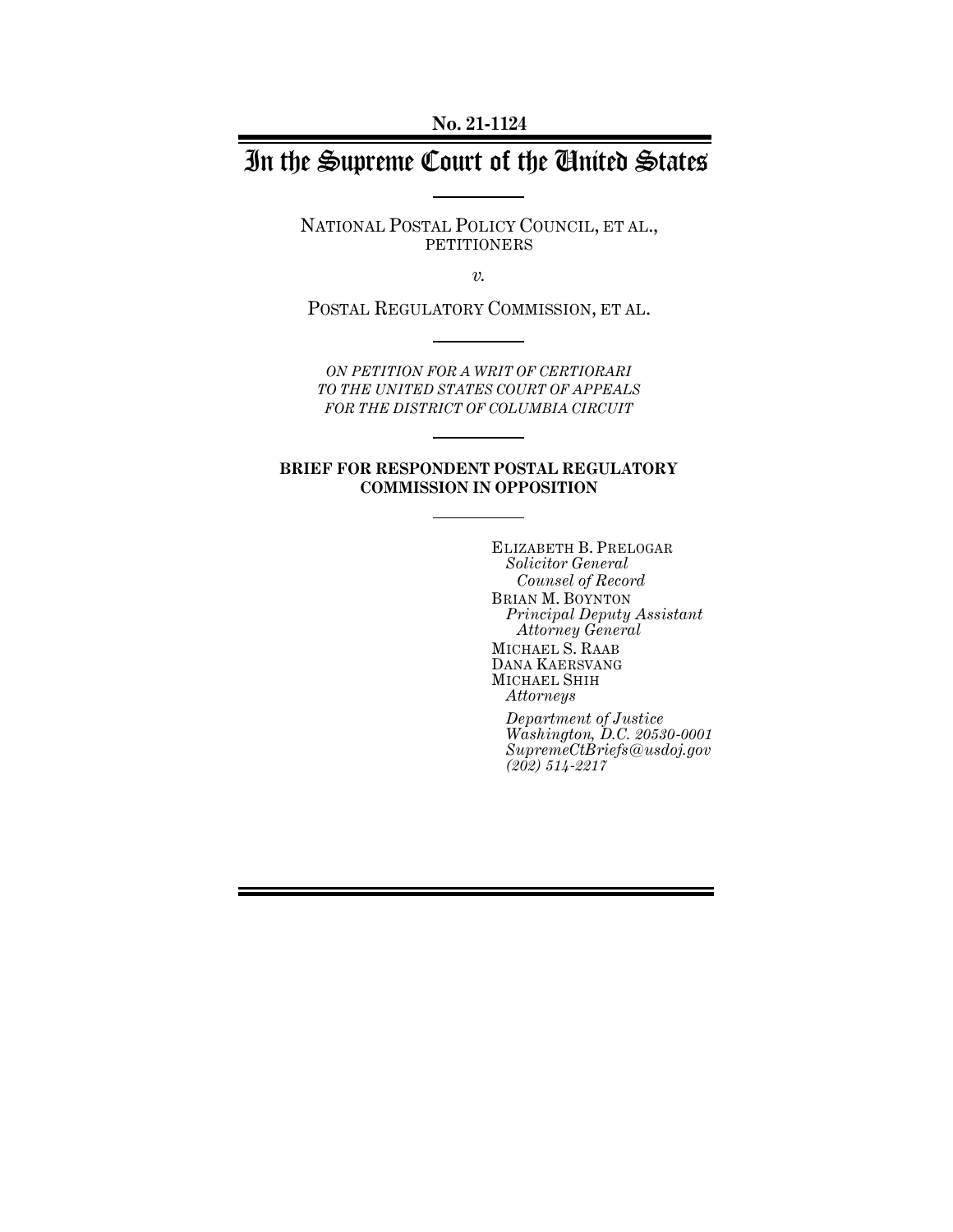#### **QUESTION PRESENTED**

In the Postal Accountability and Enhancement Act (2006 Act), Pub. L. No. 109-435, 120 Stat. 3198, Congress directed the Postal Regulatory Commission to "establish," and authorized it thereafter to "revise," a "system for regulating rates and classes for market-dominant products" of the U.S. Postal Service—products over which the Postal Service possesses statutory exclusivity or exercises sufficient market power to set prices. 39 U.S.C. 3622(a). The 2006 Act prescribed nine "objectives" that the system must "be designed to achieve," 39 U.S.C. 3622(b) (capitalization omitted), as well as "factors" to be taken into account "[i]n establishing or revising such system," 39 U.S.C. 3622(c) (capitalization omitted). Congress also set forth various requirements for the system, 39 U.S.C.  $3622(d)(1)$  and (2), including that it limit annual rate increases based on inflation, 39 U.S.C. 3622(d)(1)(A).

Congress directed the Commission, after ten years and "as appropriate thereafter," to "review the system" it had established to determine whether that system was achieving the stated "objectives," taking into account the enumerated "factors." 39 U.S.C. 3622(d)(3). Section 3622(d)(3) authorizes the Commission, if it determines that the system is not achieving those objectives, to "make such modification or adopt such alternative system for regulating rates and classes for marketdominant products as necessary to achieve the objectives." *Ibid.* The question presented is as follows:

Whether Congress's authorization to the Commission to "make such modifications or adopt such alternative system \* \* \* as necessary to achieve the" statute's enumerated "objectives," 39 U.S.C. 3622(d)(3), violates the nondelegation doctrine.

#### (I)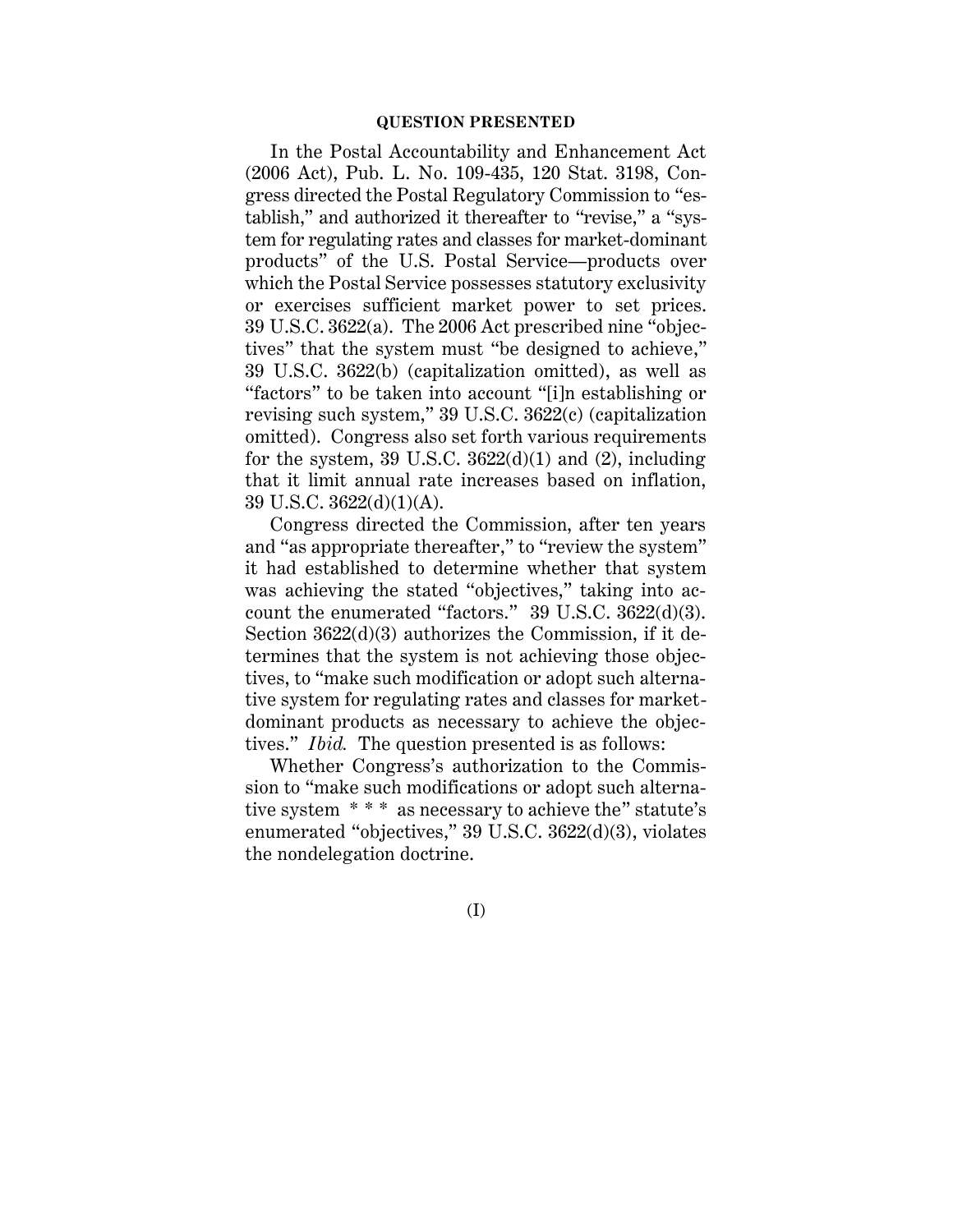#### **TABLE OF CONTENTS**

Page

### **TABLE OF AUTHORITIES**

### Cases:

| A. L. A. Schechter Poultry Corp. v. United States,       |
|----------------------------------------------------------|
|                                                          |
| American Power & Light Co. v. SEC,                       |
|                                                          |
|                                                          |
| The Cargo of the Brig Aurora v. United States,           |
|                                                          |
| Chevron U.S.A. Inc. v. Natural Res. Def. Council,        |
|                                                          |
| CSX Transp., Inc. v. McBride, 564 U.S. 685 (2011)  25    |
|                                                          |
| Federal Power Comm'n v. Hope Natural Gas Co.,            |
|                                                          |
| Gundy v. United States,                                  |
|                                                          |
| Hilton v. South Carolina Pub. Rys. Comm'n,               |
|                                                          |
| J. W. Hampton, Jr., & Co. v. United States,              |
|                                                          |
| <i>Jennings v. Rodriguez</i> , 138 S. Ct. 830 (2018)  15 |
| Kimble v. Marvel Entm't, LLC, 576 U.S. 446 (2015) 24, 25 |
|                                                          |
| Lichter v. United States, 334 U.S. 742 (1948) 19         |
|                                                          |

## (III)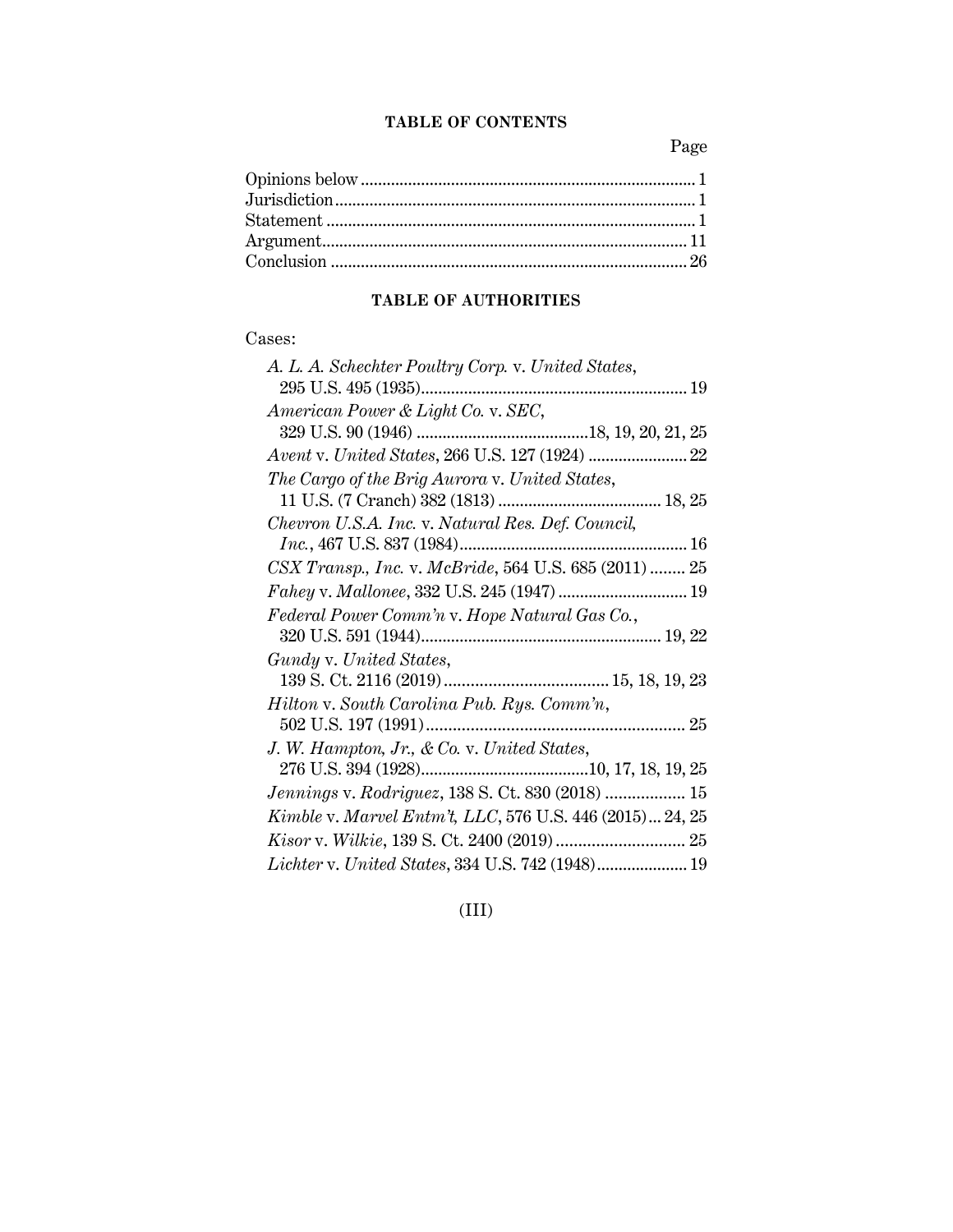| Cases—Continued:                                          | Page |
|-----------------------------------------------------------|------|
| Loving v. United States, 517 U.S. 748 (1996)  19          |      |
| Marshall Field & Co. v. Clark, 143 U.S. 649 (1892) 18, 25 |      |
| Michigan v. Bay Mills Indian Cmty.,                       |      |
|                                                           |      |
| Mistretta v. United States,                               |      |
|                                                           |      |
| National Ass'n of Greeting Card Publishers v.             |      |
| United States Postal Serv., 462 U.S. 810 (1983) 1, 2, 23  |      |
| National Broad. Co. v. United States,                     |      |
|                                                           |      |
| Panama Ref. Co. v. Ryan, 293 U.S. 388 (1935) 19           |      |
|                                                           |      |
| Skinner v. Mid-America Pipeline Co.,                      |      |
|                                                           |      |
| Touby v. United States, 500 U.S. 160 (1991) 19            |      |
| United States v. Grimaud, 220 U.S. 506 (1911)  18         |      |
| United States Postal Serv. v. Postal Regulatory           |      |
|                                                           |      |
|                                                           |      |
| Whitman v. American Trucking Ass'ns,                      |      |
|                                                           |      |
| Yakus v. United States,                                   |      |
|                                                           |      |
| Constitution, statutes, and rule:                         |      |
|                                                           |      |
|                                                           |      |
|                                                           |      |

National Industrial Recovery Act, ch. 90,

Postal Accountability and Enhancement Act,

48 Stat. 195 .......................................................................... 19

Pub. L. No. 109-435, 120 Stat. 3198 .................................... 2

IV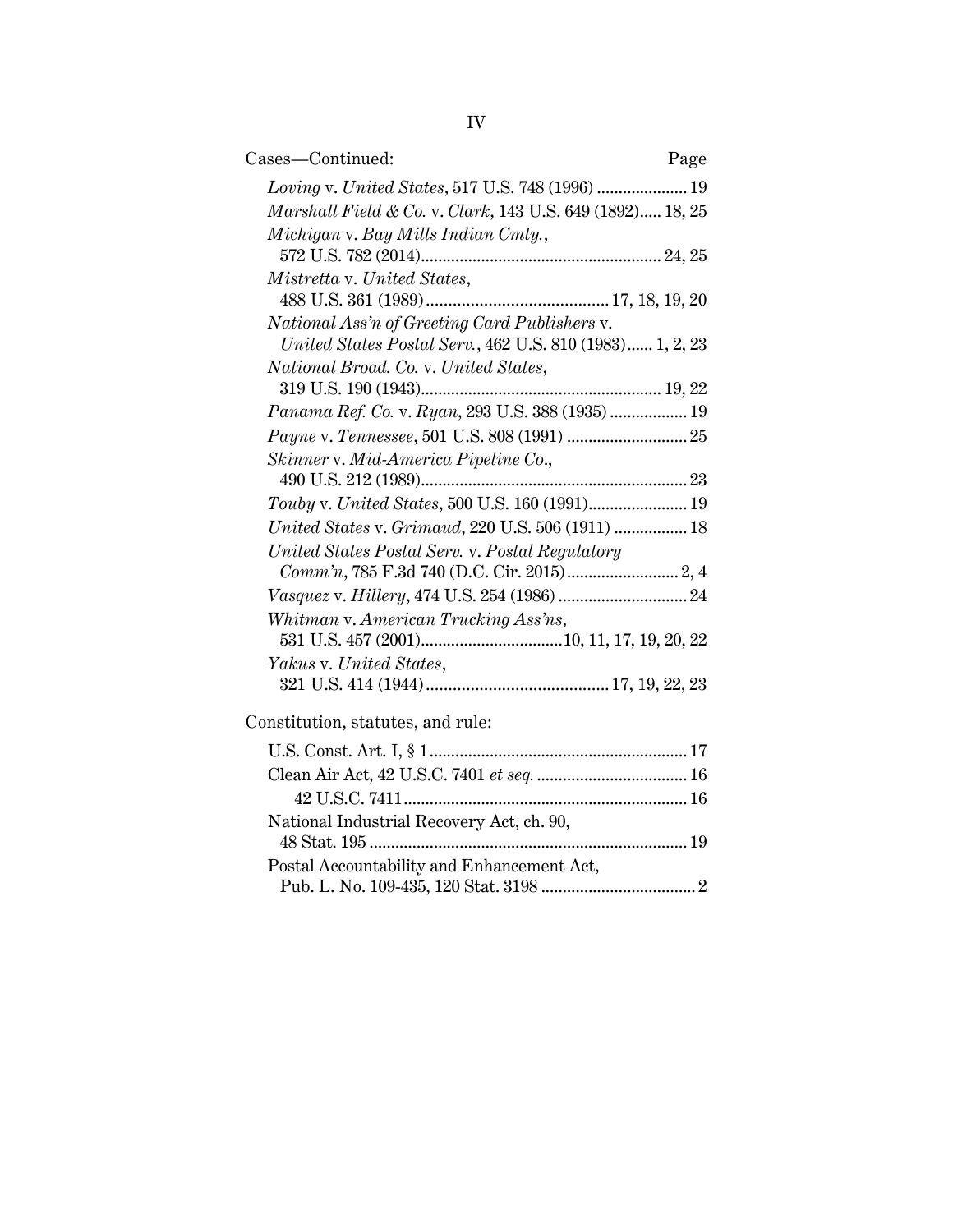| Statutes and rule-Continued:                   | Page |
|------------------------------------------------|------|
| Postal Reorganization Act, Pub. L. No. 91-375, |      |
| 84 Stat. 719 (39 Stat. 101 et seq.):           |      |
|                                                |      |
|                                                |      |
|                                                |      |
|                                                |      |
|                                                |      |
|                                                |      |
|                                                |      |
|                                                |      |
|                                                |      |
|                                                |      |
|                                                |      |
|                                                |      |
|                                                |      |
|                                                |      |
|                                                |      |
|                                                |      |
|                                                |      |
|                                                |      |
|                                                |      |
|                                                |      |
|                                                |      |
|                                                |      |
|                                                |      |
|                                                |      |

Miscellaneous:

United States Bureau of Labor Statistics, Department of Labor, Consumer Price Index, https://www.bls.gov/cpi/ (last visited May 17, 2022).......... 4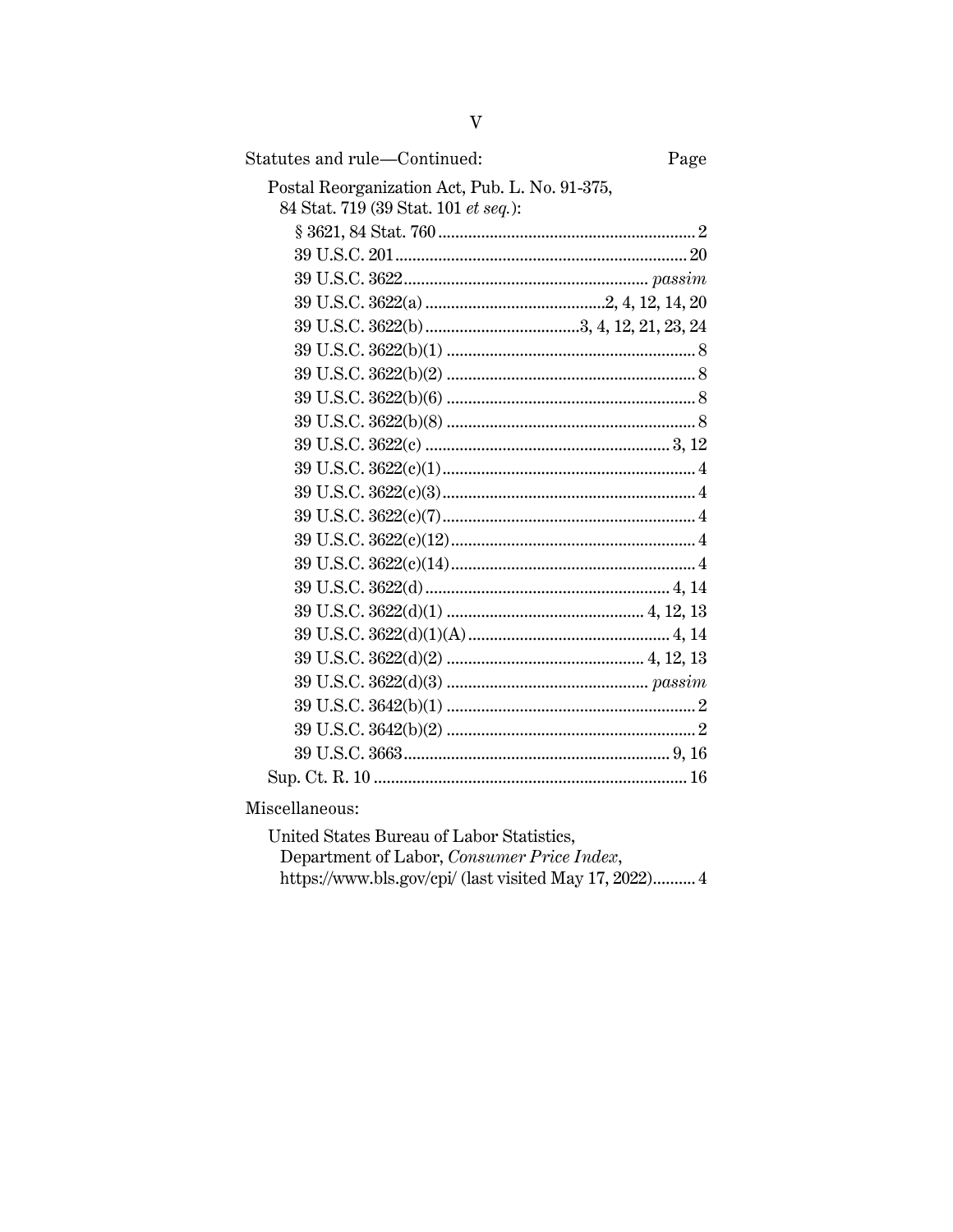# In the Supreme Court of the United States

No. 21-1124

NATIONAL POSTAL POLICY COUNCIL, ET AL., **PETITIONERS** 

*v.*

POSTAL REGULATORY COMMISSION, ET AL.

*ON PETITION FOR A WRIT OF CERTIORARI TO THE UNITED STATES COURT OF APPEALS FOR THE DISTRICT OF COLUMBIA CIRCUIT*

#### **BRIEF FOR RESPONDENT POSTAL REGULATORY COMMISSION IN OPPOSITION**

#### **OPINIONS BELOW**

<span id="page-5-0"></span>The opinion of the court of appeals (Pet. App. 1a-30a) is reported at 17 F.4th 1184. The order of the Postal Regulatory Commission (C.A. App. 2305-2788, excerpted at Pet. App. 31a-93a) is unreported.

#### **JURISDICTION**

<span id="page-5-1"></span>The judgment of the court of appeals was entered on November 12, 2021. The petition for a writ of certiorari was filed on February 10, 2022. The jurisdiction of this Court is invoked under 28 U.S.C. 1254(1).

#### **STATEMENT**

<span id="page-5-2"></span>1. a. For most of the Nation's history, Congress regulated postal rates directly. See *National Ass'n of Greeting Card Publishers* v. *United States Postal Serv.*,

#### (1)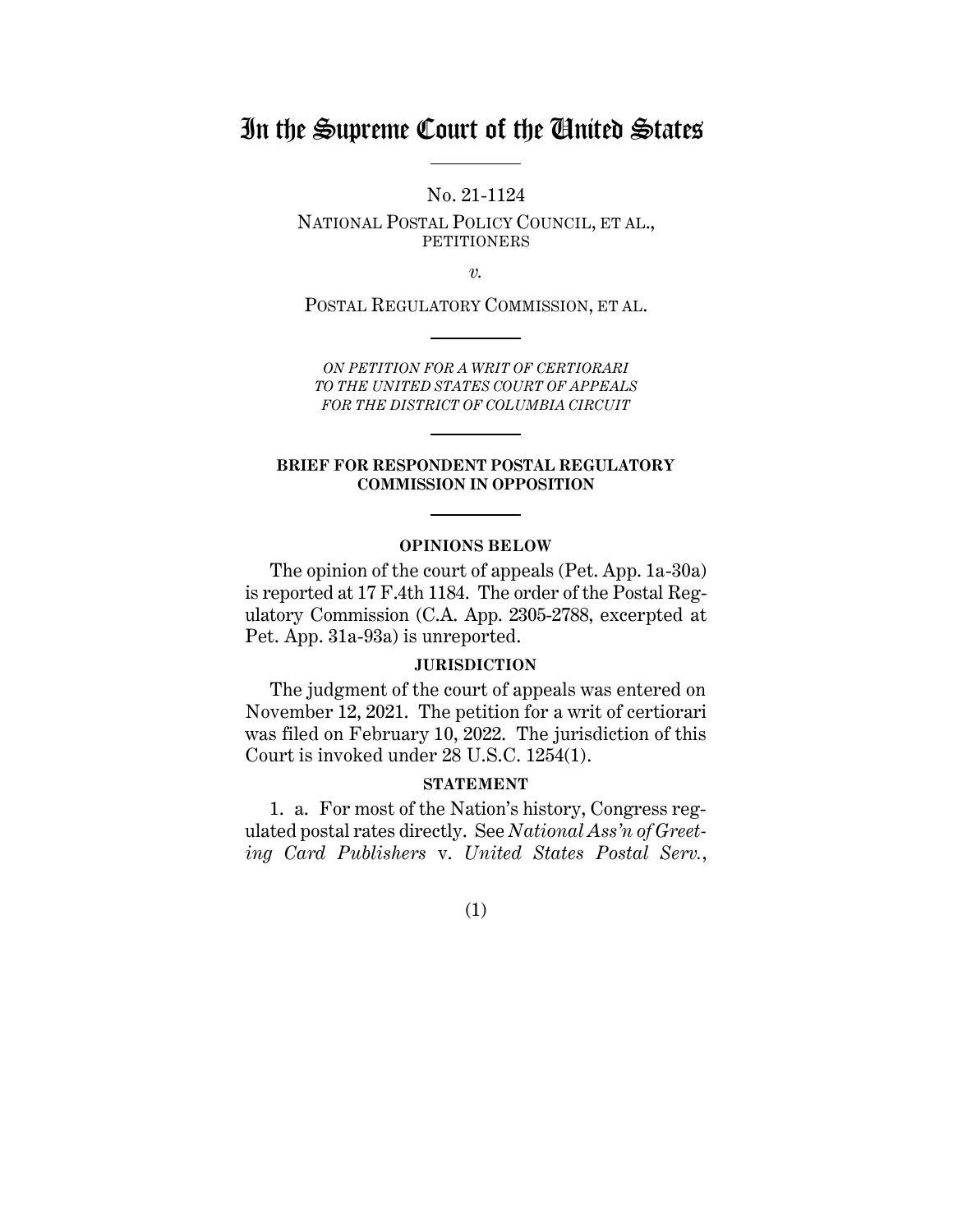462 U.S. 810, 813 (1983). In 1970, Congress conferred ratemaking authority on an agency (the Commission) that was previously known as the Postal Rate Commission and is now called the Postal Regulatory Commission. Postal Reorganization Act, Pub. L. No. 91-375, § 3621, 84 Stat. 760. That grant of authority reflected Congress's recognition "that the increasing economic, accounting, and engineering complexity of ratemaking issues" made them ill-suited for Congress and its staff, and that ratemaking duties were better entrusted to an "expert[]" agency "composed of 'professional economists, trained rate analysts, and the like.'" *Greeting Card Publishers*, 462 U.S. at 822-823 (citation omitted).

b. In 2006, Congress enacted the Postal Accountability and Enhancement Act (2006 Act), Pub. L. No. 109-435, 120 Stat. 3198, to "reform[]" certain aspects of the then-existing "ratemaking scheme." *United States Postal Serv.* v. *Postal Regulatory Comm'n*, 785 F.3d 740, 744 (D.C. Cir. 2015) (*USPS*). Among other things, Congress directed that the "Commission shall \* \* \* by regulation establish \* \* \* a modern system for regulating rates and classes of market-dominant products," 39 U.S.C. 3622(a)—*i.e.*, products over which the Postal Service either "enjoys a statutory monopoly" or "exercises sufficient market power so that it can effectively dictate the[ir] price," *USPS*, 785 F.3d at 744 (citing 39 U.S.C. 3642(b)(1) and (2)). The 2006 Act further provides that, having established such a system, the Commission "may  $* \overline{*} *$  revise" it "from time to time thereafter." 39 U.S.C. 3622(a).

Congress provided several forms of guidance for the Commission's establishment and revision of the new ratemaking system. First, Congress specified nine "objectives" that the system "shall be designed to achieve":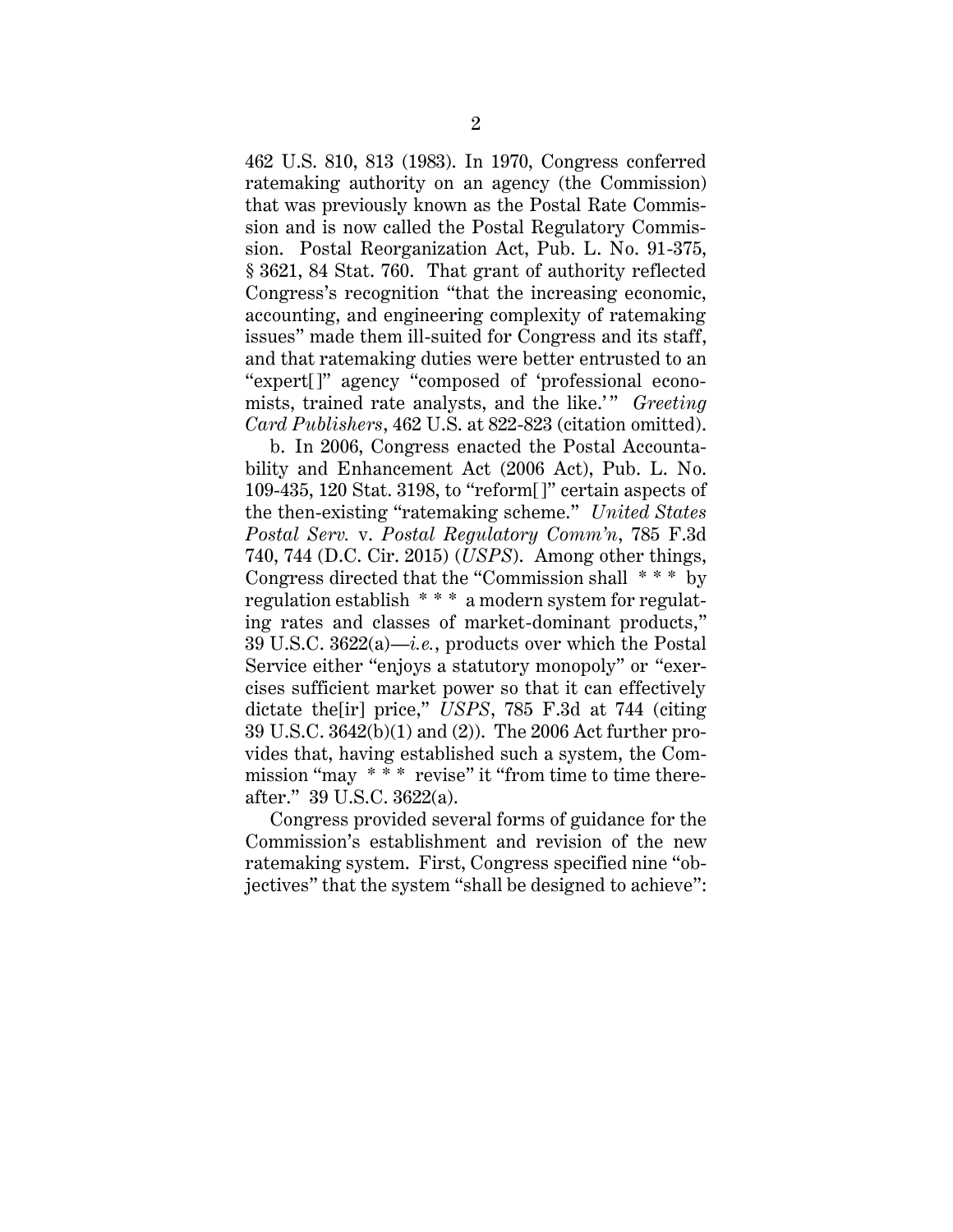(1)To maximize incentives to reduce costs and increase efficiency.

(2)To create predictability and stability in rates.

(3)To maintain high quality service standards established under [39 U.S.C.] 3691.

(4)To allow the Postal Service pricing flexibility.

(5)To assure adequate revenues, including retained earnings, to maintain financial stability.

(6)To reduce the administrative burden and increase the transparency of the ratemaking process.

(7)To enhance mail security and deter terrorism.

(8) To establish and maintain a just and reasonable schedule for rates and classifications, however the objective under this paragraph shall not be construed to prohibit the Postal Service from making changes of unequal magnitude within, between, or among classes of mail.

(9)To allocate the total institutional costs of the Postal Service appropriately between marketdominant and competitive products.

39 U.S.C. 3622(b) (capitalization omitted). Congress instructed the Commission to "appl[y]" each of those objectives "in conjunction with the others." *Ibid.*

Congress also identified a list of "factors" that the Commission "shall take into account" "[i]n establishing or revising" its new ratemaking system for marketdominant products. 39 U.S.C. 3622(c) (capitalization omitted). Those factors include, *inter alia*, "the value of the mail service" supplied, the "effect of rate increases" on mail users and the public, "the importance of pricing flexibility," the "need for the Postal Service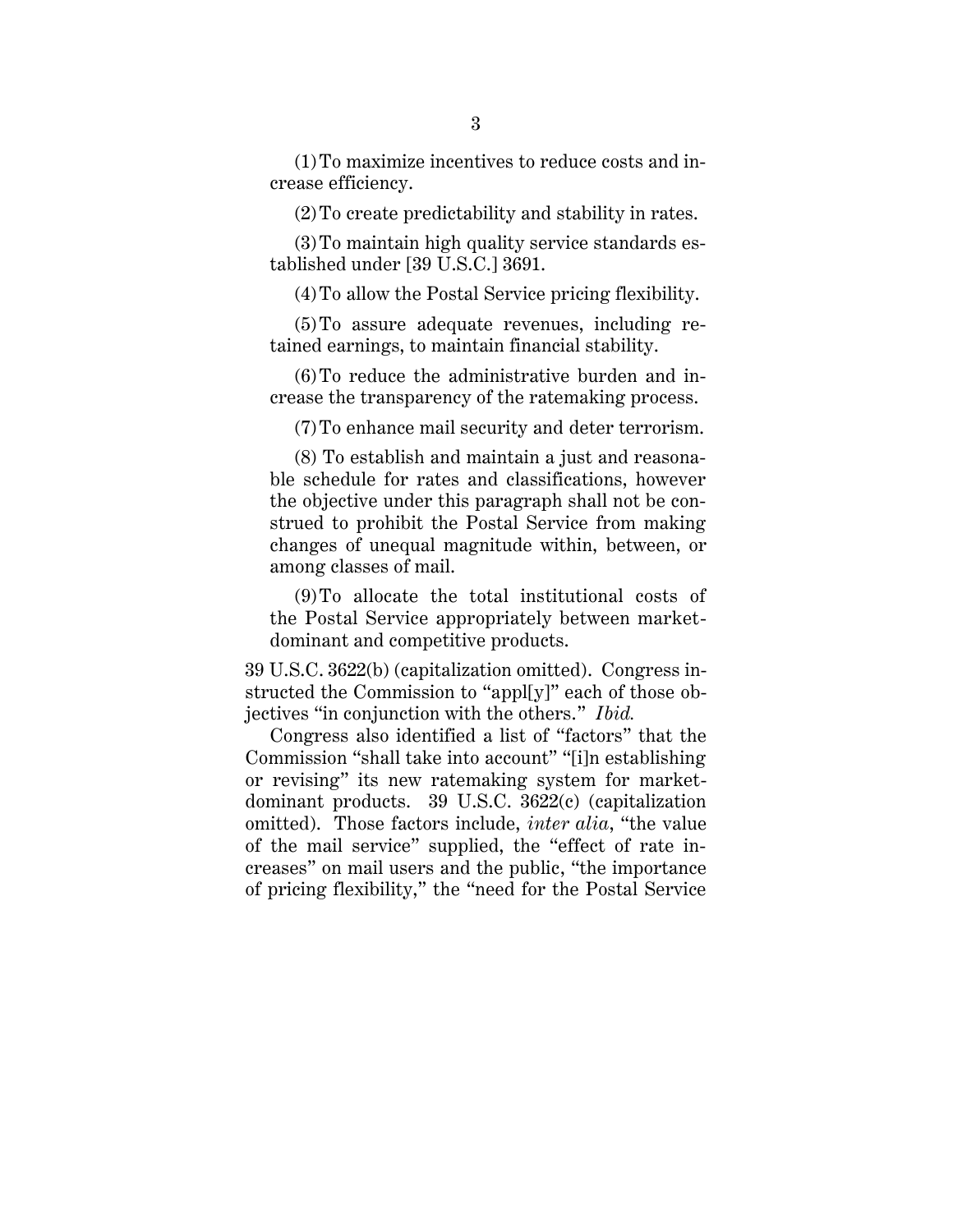to increase its efficiency and reduce its costs," and "the policies of [the 2006 Act]." 39 U.S.C. 3622(c)(1), (3), (7), (12), and (14). Congress did not make the enumerated factors exclusive, but instead directed the Commission to take into account "such other factors as the Commission determines appropriate." 39 U.S.C. 3622(c)(14).

Finally, Congress specified several particular "requirements" that the new system must satisfy. 39 U.S.C. 3622(d) (capitalization omitted); see 39 U.S.C. 3622(d)(1) and (2). Most relevant here, the system must limit annual rate increases to annual changes in a particular measure of inflation: "the Consumer Price Index for All Urban Consumers,"  $39$  U.S.C.  $3622(d)(1)(A)$ , known as the CPI, see United States Bureau of Labor Statistics, Department of Labor, *Consumer Price Index*, https://www.bls.gov/cpi/ (explaining that the CPI "is a measure of the average change over time in the prices paid by urban consumers for a market basket of consumer goods and services"); *USPS*, 785 F.3d at 744-745.

In addition to authorizing the Commission to "revise" its new system "from time to time," 39 U.S.C. 3622(a), the 2006 Act specifically instructs the Commission to conduct periodic notice-and-comment reviews to determine whether the system is achieving Section 3622(b)'s "objectives." 39 U.S.C. 3622(d)(3). Section 3622(d)(3) directs that, "[t]en years after the date of enactment of the [2006 Act] and as appropriate thereafter, the Commission shall review the system for regulating rates and classes for market-dominant products established under this section to determine if the system is achieving the objectives in [Section 3622](b), taking into account the factors in [Section 3622](c)." *Ibid.* Section 3622(d)(3) then states that,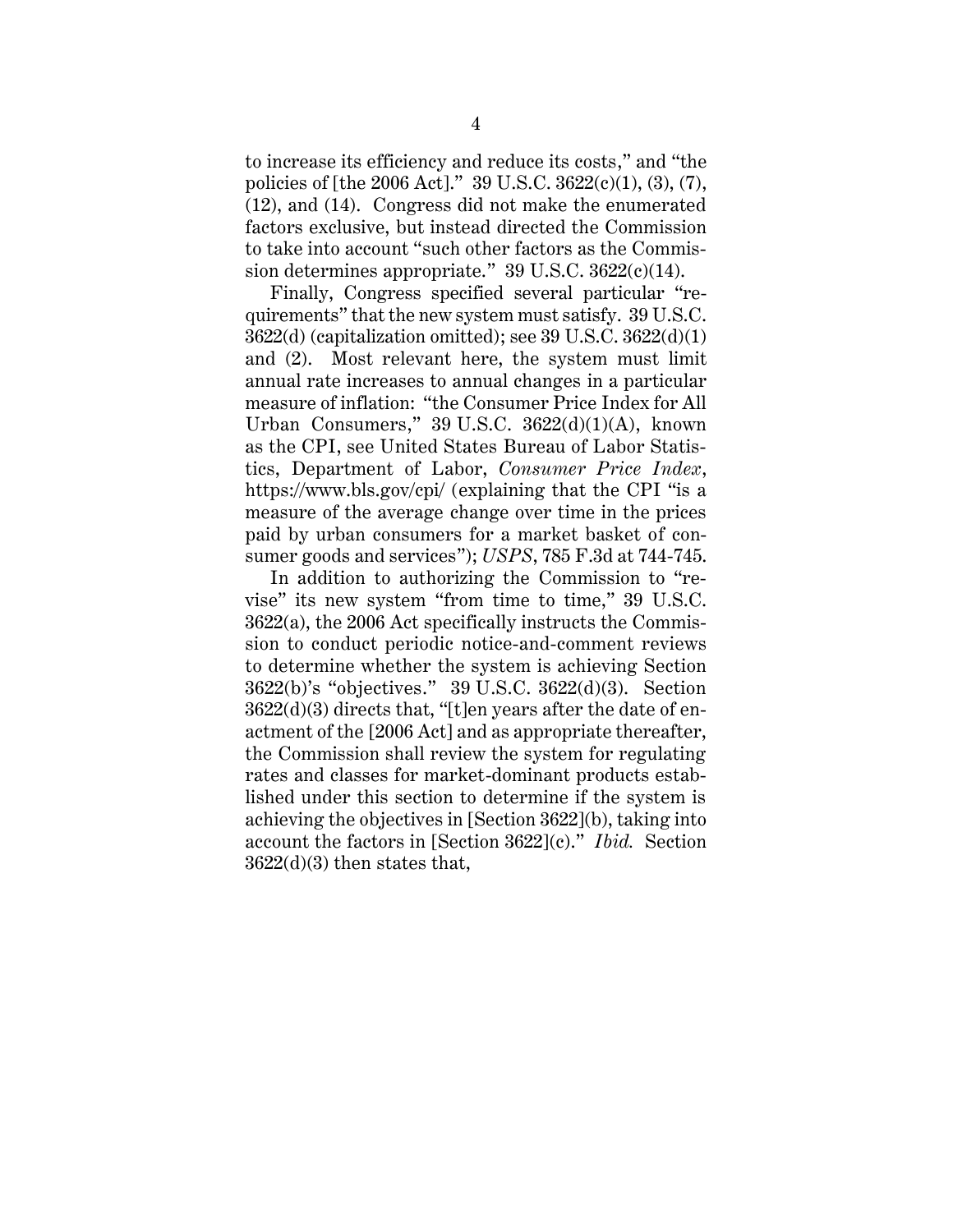[i]f the Commission determines, after notice and opportunity for public comment, that the system is not achieving the objectives in [Section 3622](b), taking into account the factors in [Section 3622](c), the Commission may, by regulation, make such modification or adopt such alternative system for regulating rates and classes for market-dominant products as necessary to achieve the objectives.

#### *Ibid.*

2. a. In 2017, following its review of the system it had established under the 2006 Act, the Commission determined that, "while some aspects of the system of regulating rates and classes for market dominant products have worked as planned, overall, the system has not achieved the objectives of the [2006 Act]." C.A. App. 368; see generally *id.* at 361-653; Pet. App. 6a-7a. In particular, the Commission found that, although the Postal Service had "generally achieved short-term financial stability" under the Commission's initial system, "both medium-term and long-term financial stability measures ha[d] not been achieved." C.A. App. 367. The Commission noted that, "while some cost reductions and efficiency gains [had] occurred, \* \* \* the incentives were not maximized in a way that allowed the Postal Service to achieve financial stability." *Ibid.* In addition, "there was not an adequate mechanism to maintain reasonable rates \* \* \* because certain products and classes failed to cover their attributable costs, further threatening the financial health of the Postal Service." *Ibid.*; see *id.* at 2320.

The Commission found that, in the decade after the 2006 Act was enacted, the Postal Service had suffered a cumulative net loss of approximately \$59.1 billion, and had defaulted on the vast majority of its statutory pay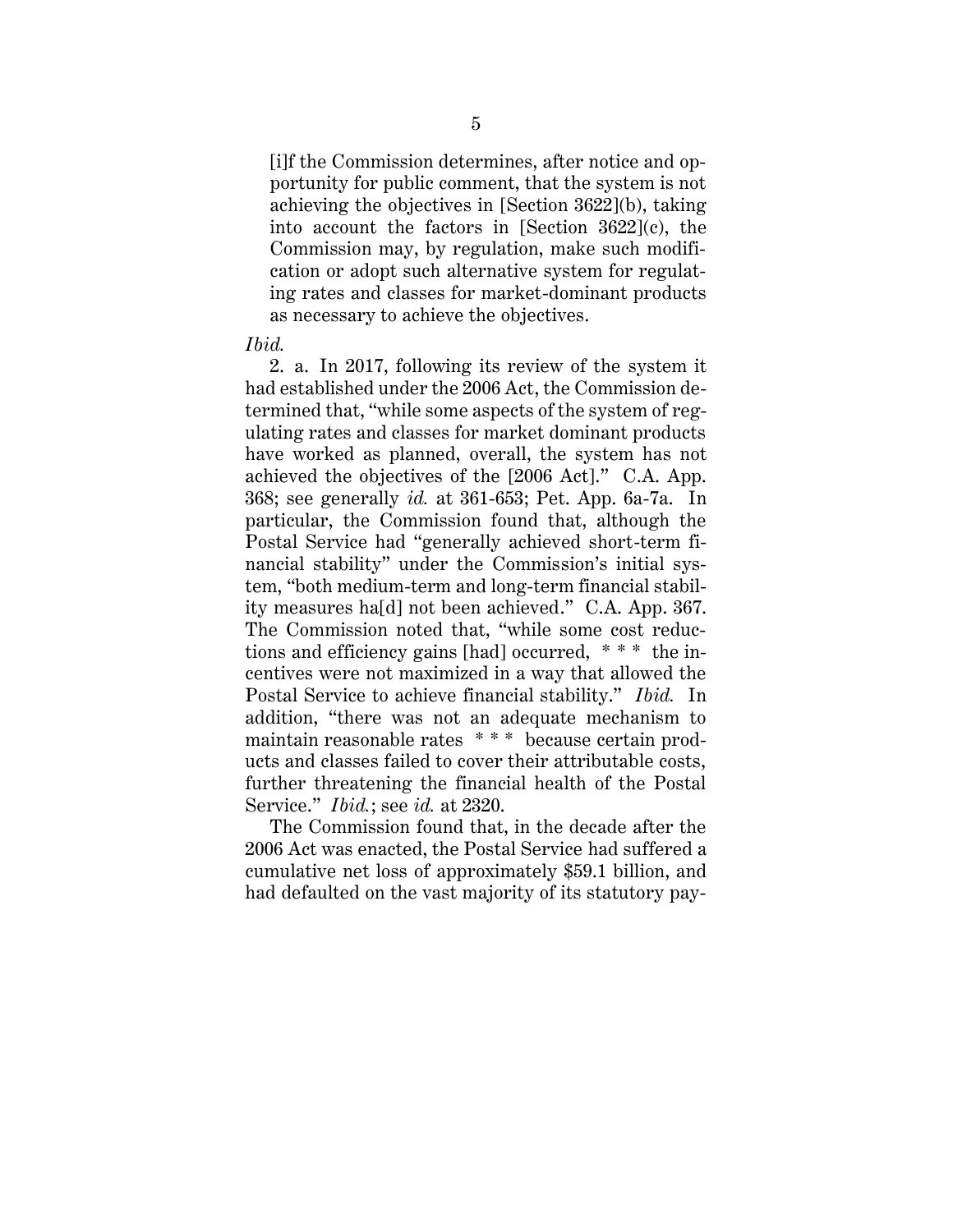ment obligations. C.A. App. 534; see *id.* at 2316-2318. As a result of that deficit, the Postal Service had resorted to "extraordinary measures to preserve liquidity," including taking on large amounts of debt, "suspend[ing] all but the most essential capital investments," and defaulting on congressionally mandated benefits payments. *Id.* at 2646.

Based on its examination of the available economic data, the Commission determined that those outcomes had occurred because the Postal Service's "operating environment" had "rapidly" changed after the 2006 Act's enactment. C.A. App. 2316. The Great Recession of 2007 "had a substantial negative impact on Postal Service volume and revenues." *Ibid*. That economic downturn had coincided with "emergent technological trends (*e.g.*, email, text messaging, and other electronic transmission of messages and information) that resulted in even greater volume declines for First-Class Mail[] in particular—the Postal Service's most profitable mail class." *Id.* at 2317. The Postal Service's liabilities had also increased precipitously, due in part to the 2006 Act's requirement that the Postal Service prefund health benefits for retirees, which entailed payments that averaged roughly \$5.6 billion annually. *Id.* at 2316-2317*.*

The Commission concluded that the problems it had identified were compounded by the initial system's inflexible price-cap provision, which rigidly limited the Postal Service's ability to raise rates by restricting rate increases to the rate of inflation reflected in the CPI. C.A. App. 2323-2330, 2607-2608. The Commission observed that Congress had adopted the price cap in 2006 to "enable the Postal Service to achieve sufficient revenues to cover all of its \*\*\* costs and statutorily man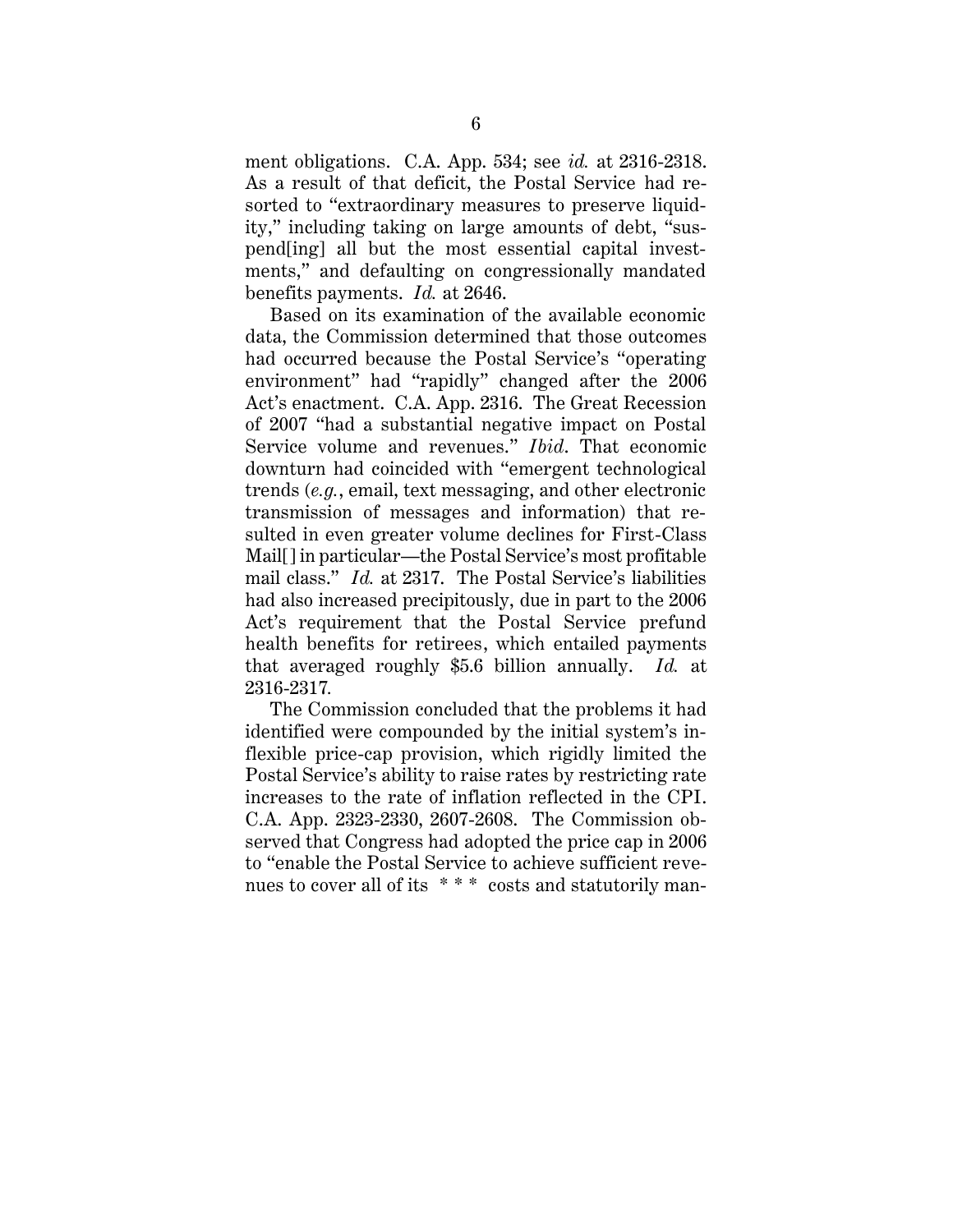dated obligations while \* \* \* motivat[ing] the Postal Service to cut costs and become more efficient." *Id.* at 366. It explained that linking potential Postal Service rate increases to the rate of inflation had been reasonable when the 2006 Act was enacted because the Postal Service's finances were stable then, and increases in the costs of delivering mail were largely correlated with inflation. *Id.* at 400.

The Commission further explained, however, that the correlation between mail-delivery costs and inflation had begun to erode almost immediately after the 2006 Act became law. C.A. App. 2593-2594 & n.349. The period of deflation that followed the 2007 economic downturn had significantly constrained the Postal Service's ability to increase rates in response to technological changes and diminishing mail volume. *Id.* at 2317. Since 2007, the Postal Service's costs had risen by more than 54%, but inflation-based rate authority had risen by only 27%. *Id.* at 2399. This "sudden divergence 'made it extremely challenging for the Postal Service to manage retained earnings through sustained net income.'" *Id.* at 2594 (citation omitted). Thus, instead, of creating incentives to increase efficiency, the rate cap had left the Postal Service "chronically underwater," lacking the capital to make efficiency-improving investments. *Id.* at 2651; see *id.* at 2612, 2650-2651.

b. The Commission engaged in two rounds of notice and comment to determine how to address those concerns. C.A. App. 2314. In December 2020, it issued Order No. 5763 (Order), which petitioners have challenged in this case. C.A. App. 2305-2788; Pet. App. 31a-93a (excerpts); see *id.* at 7a-10a.

As relevant here, the Order provides for a revised rate cap, under which the Postal Service may increase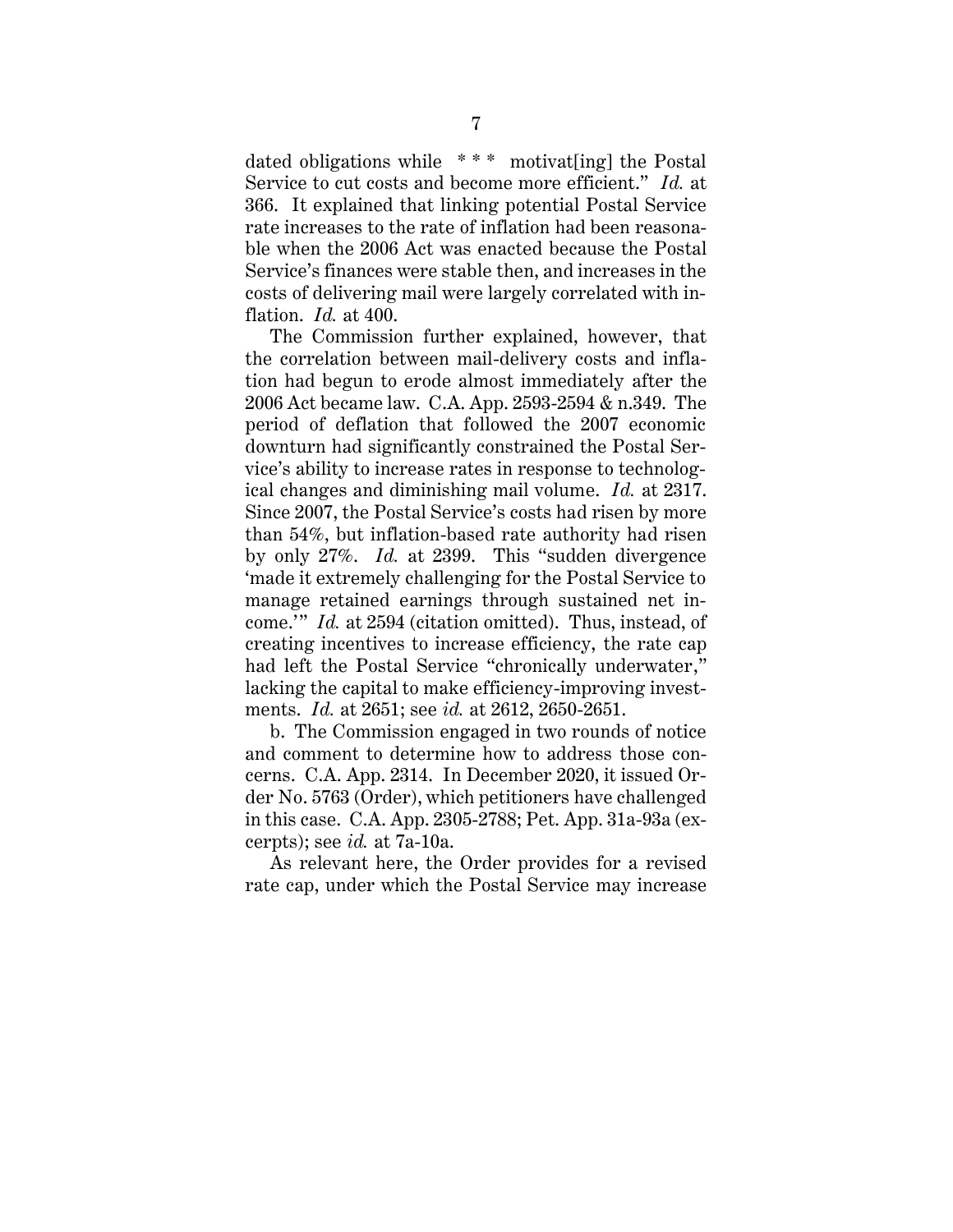rates beyond the rate of inflation in certain limited respects where the initial price cap prevented the ratemaking system from achieving the 2006 Act's stated objectives. Specifically, the Order authorizes the Postal Service to raise rates to accommodate declines in mail density, C.A. App. 2385, and to cover statutorily mandated retirement obligations, *id.* at 2411-2412; see *id.* at 2328, 2332. The Order also provides additional ratemaking authority to address certain longstanding problems concerning classes of mail whose revenues do not cover the costs incurred to provide them because the initial price cap constrained the Postal Service's ability to set compensatory rates. *Id.* at 2493.

The Commission considered and rejected commenters' objections to its revised rate cap. Those objections included arguments by commenters who purchase postal products (collectively, mailers) that the additional rate authority would undermine the statutory objectives of "maximiz[ing] incentives to reduce costs and increase efficiency," "creat[ing] predictability and stability in rates," "increas[ing] the transparency of the ratemaking process," and "maintain[ing] a just and reasonable schedule for rates,"  $39 \text{ U.S.C. } 3622(b)(1), (2),$ (6), and (8), as well as assertions by the Postal Service that the additional rate authority the Commission had proposed was inadequate. See C.A. App. 2390-2410, 2429-2450, 2477-2499, 2587-2591, 2612-2678. After reviewing the available economic data, the Commission determined that its modified rate cap best advanced the 2006 Act's objectives taken together. See, *e.g.*, *id.* at 2581-2582, 2592, 2622-2623.

3. a. Organizations representing mailers—including petitioners and respondent Association for Postal Commerce (APC)—and the Postal Service petitioned for re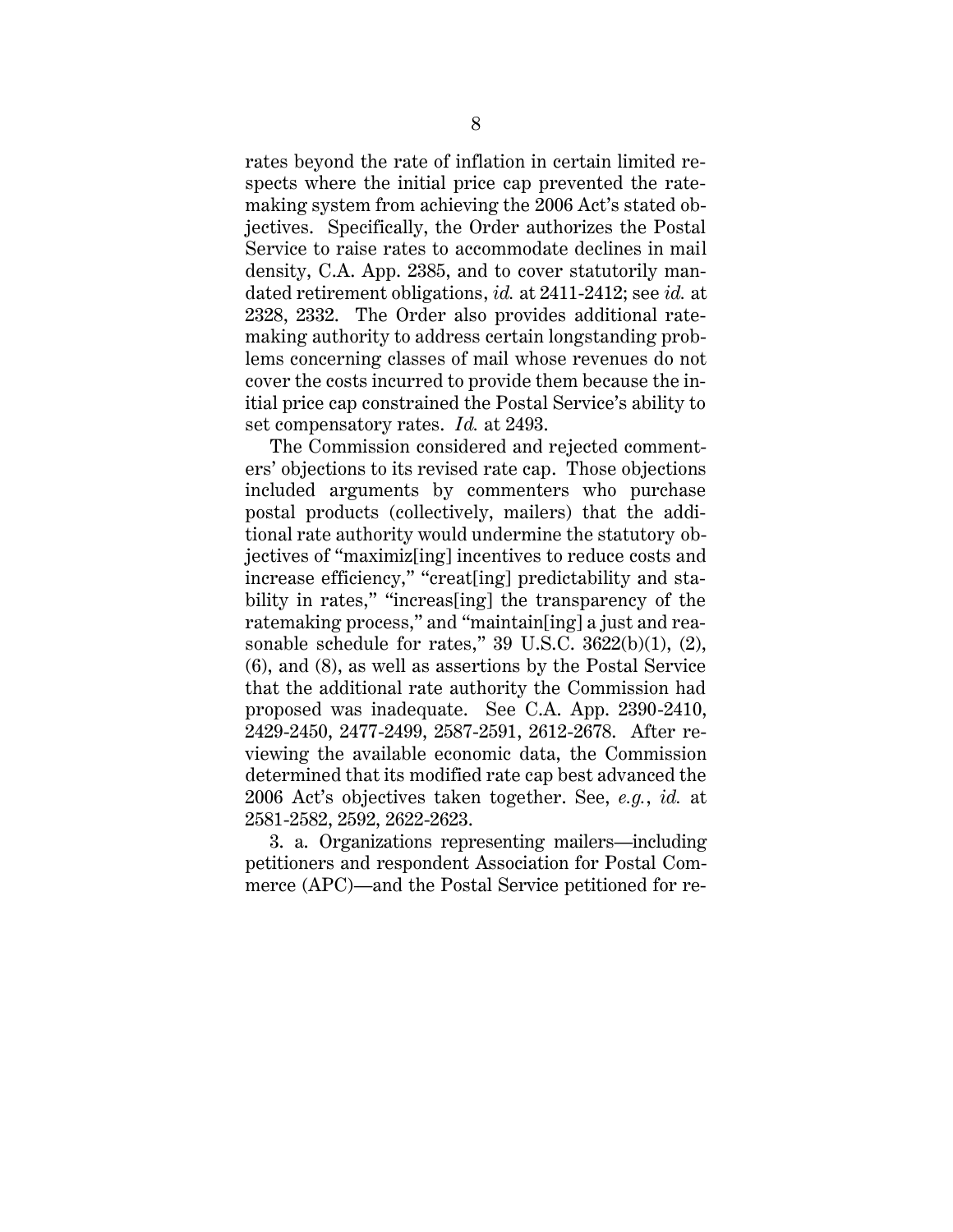view of the Order in the D.C. Circuit. See 39 U.S.C. 3663; Pet. App. 3a, 10a. The court of appeals denied requests to stay the Order and rate increases promulgated thereunder pending judicial review, and increased rates took effect in August 2021. Pet. App. 10a.

b. The court of appeals denied the petitions for review and upheld the Order. Pet. App. 1a-30a.

Petitioners contended that Section 3622(d)(3) does not authorize the Commission to permit certain rate increases that exceed increases in the CPI. The court of appeals rejected that argument. Pet. App. 10a-16a. The court observed that "[t]he plain text" of Section 3622(d)(3) "permits the Commission to either make minor changes to the ratemaking system or replace it altogether," by specifying that the Commission may "  '*make such modification or adopt such alternative system* for regulating rates and classes \* \* \* as necessary to achieve the objectives'" set forth in the statute. *Id.* at 12a (quoting 39 U.S.C.  $3622(d)(3)$ ). The court noted that petitioners "d[id] not contest this interpretation." *Id.* at 13a.

Instead, petitioners contended that, even when adopting an "alternative ratemaking system," the Commission still "must incorporate the price cap" that the 2006 Act required to be included in the Commission's original ratemaking system. Pet. App. 13a. The court of appeals rejected that argument. *Ibid.* The court explained that, in the context of " $\S 3622(a)$  and (d)(1)(A), 'system' refers broadly to a scheme for 'regulating rates and classes for market-dominant products,' not to the subset of schemes that comply with the price cap"; that "'system' most logically means the same in §  $3622(d)(3)$ "; and that the alternative systems that provision authorizes the Commission to adopt "include[] rules that do not comply with the price cap." *Ibid.*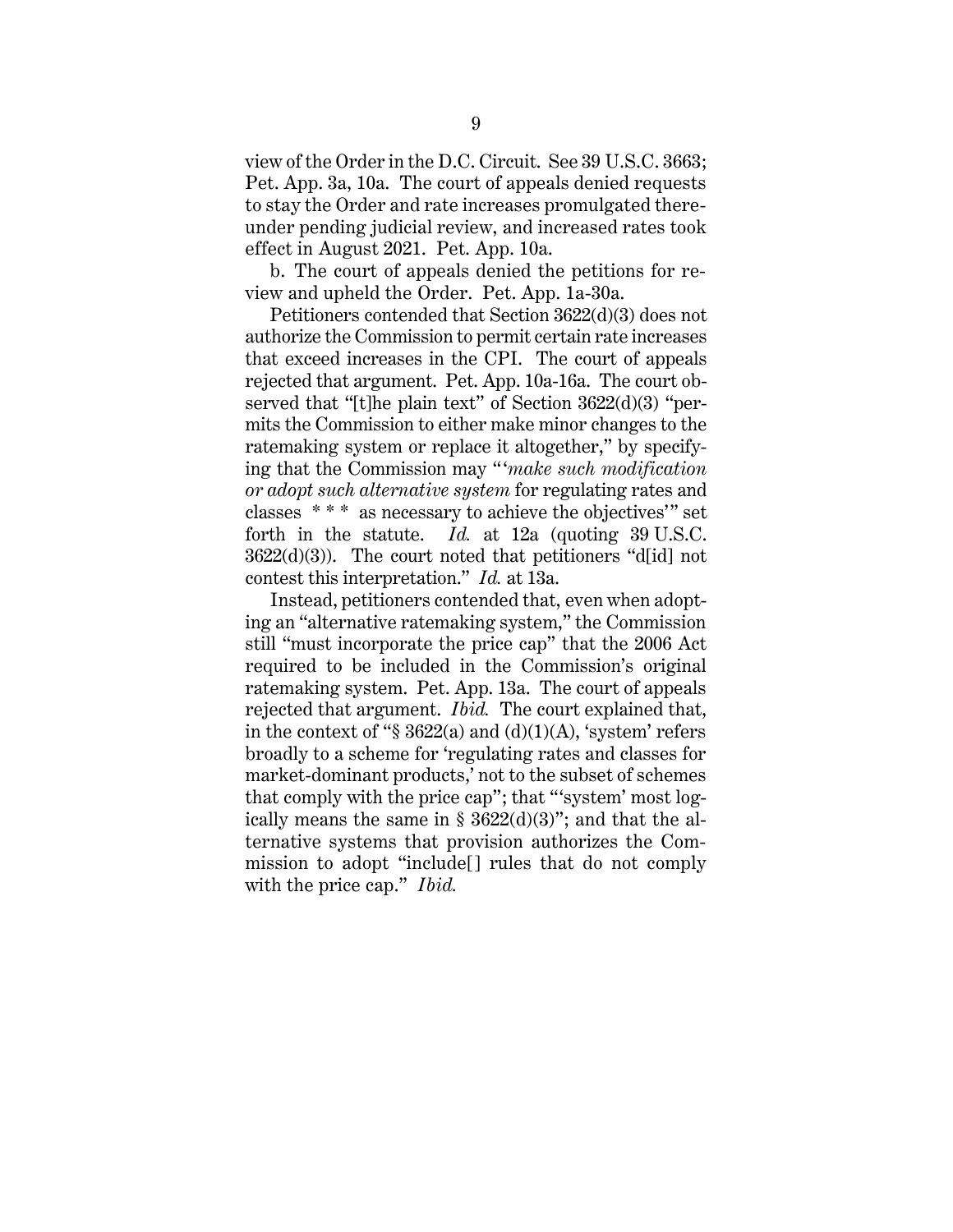Petitioners also argued that Section 3622(d)(3)'s directive that the Commission review, and its authorization for the Commission to modify or replace, the system "established under" Section 3622 means that "any alternate system adopted must also comply with all of § 3622's requirements." Pet. App. 13a. The court of appeals rejected that contention as well, explaining that "the phrase 'established under' modifies only the system the Commission may review, not the alternative system it may adopt." *Ibid.* The court also rejected petitioners' contention that Congress's inclusion of an express "exception to the price cap for emergencies in  $§ 3622(d)(1)(E)"$  bars construing Section 3622(d)(3) to authorize departures from that cap. *Id.* at 14a. The court explained that petitioners' own reading was inconsistent with the statutory context and structure because it would "render § 3622(a) superfluous" insofar as it authorizes the Commission to "revise" the ratemaking system that Congress directed it to adopt. *Ibid.* 

The court of appeals rejected petitioners' further contention that the Commission's reading of Section 3622(d)(3) "runs afoul of the nondelegation doctrine and should be rejected on constitutional avoidance grounds." Pet. App. 16a. The court explained that, under well-settled precedent, "[a] statutory delegation of authority is constitutional so long as Congress has provided an 'intelligible principle to which the person or body authorized to act is directed to conf[o]rm.'" *Ibid.* (quoting *Whitman* v. *American Trucking Ass'ns*, 531 U.S. 457, 472 (2001), in turn quoting *J. W. Hampton, Jr., & Co.* v. *United States*, 276 U.S. 394, 409 (1928)) (brackets omitted). The court contrasted Section 3622(d)(3) with the only "two statutes" for which this Court has found "'the requisite "intelligible princi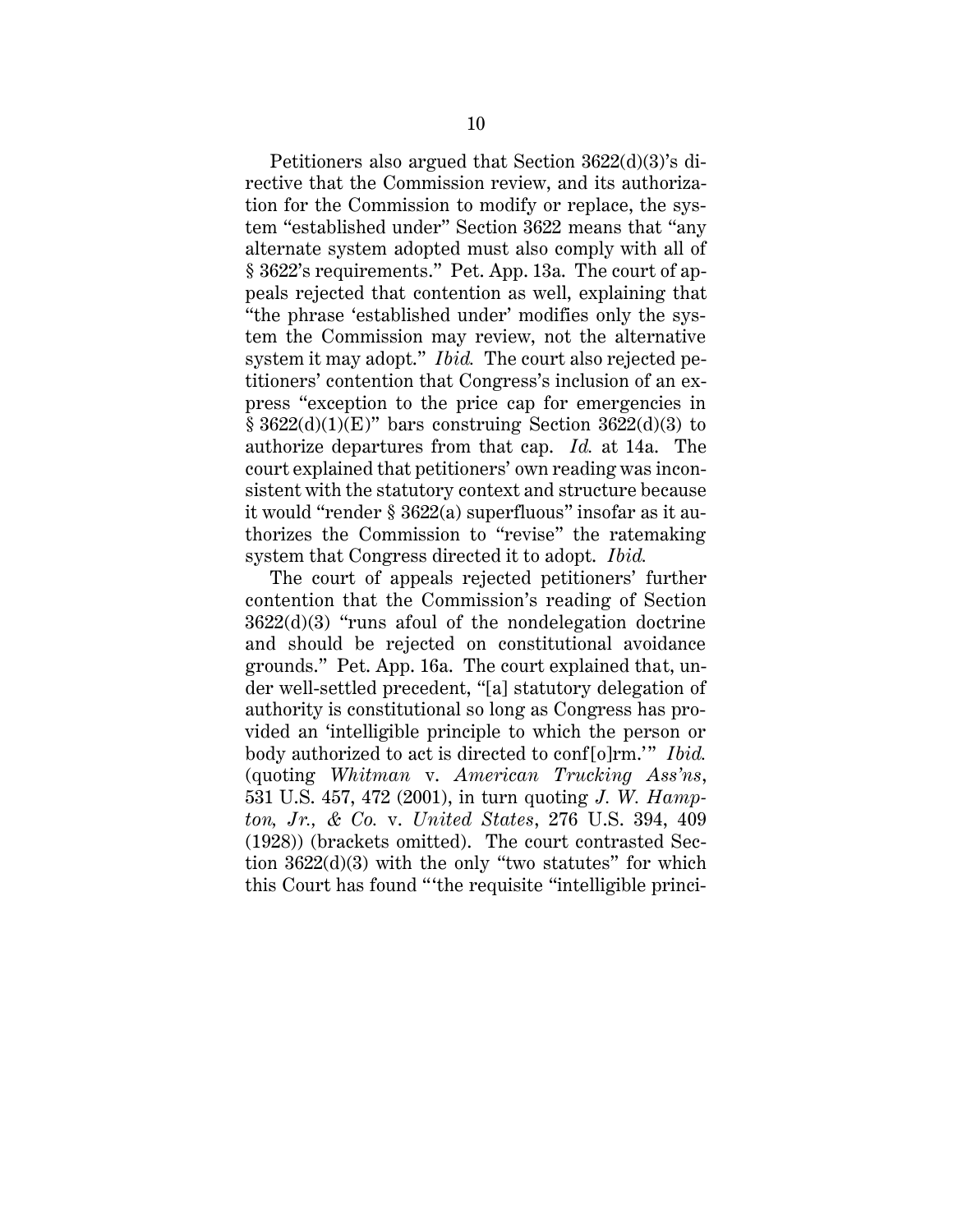ple" lacking'"—"'one of which provided literally no guidance for the exercise of discretion, and the other of which conferred authority to regulate the entire economy on the basis of no more precise a standard than stimulating the economy by "assuring fair competition."" *Id.* at 17a (quoting *American Trucking*, 531 U.S. at 474). The court explained that, unlike those laws, Section 3622(d)(3) "provides an intelligible principle to guide the Commission by requiring that alterations to the ratemaking system be 'necessary to achieve the objectives' in § 3622(b), which enumerates nine criteria." *Ibid.*

Finally, the court of appeals rejected arguments that the Order was arbitrary and capricious, finding that the Commission had addressed every concern raised by the parties and had "articulated a rational connection between the statutory objectives and the decision it made." Pet. App. 21a; see *id.* at 18a-30a.

#### **ARGUMENT**

<span id="page-15-0"></span>The court of appeals correctly held that the Commission did not exceed its authority under 39 U.S.C.  $3622(d)(3)$  in adopting the Order, including its revised rate cap, and that Section 3622(d)(3) does not violate the nondelegation doctrine. The court's decision does not conflict with any decision of this Court or of another court of appeals.

Petitioners contend (Pet 15-27) that the Court should grant review to reconsider its existing nondelegation precedents. That argument lacks merit. Petitioners have not demonstrated any special justification that could plausibly warrant such a departure from *stare decisis* principles. In any event, this case would be an unsuitable vehicle to address that question. Further review is not warranted.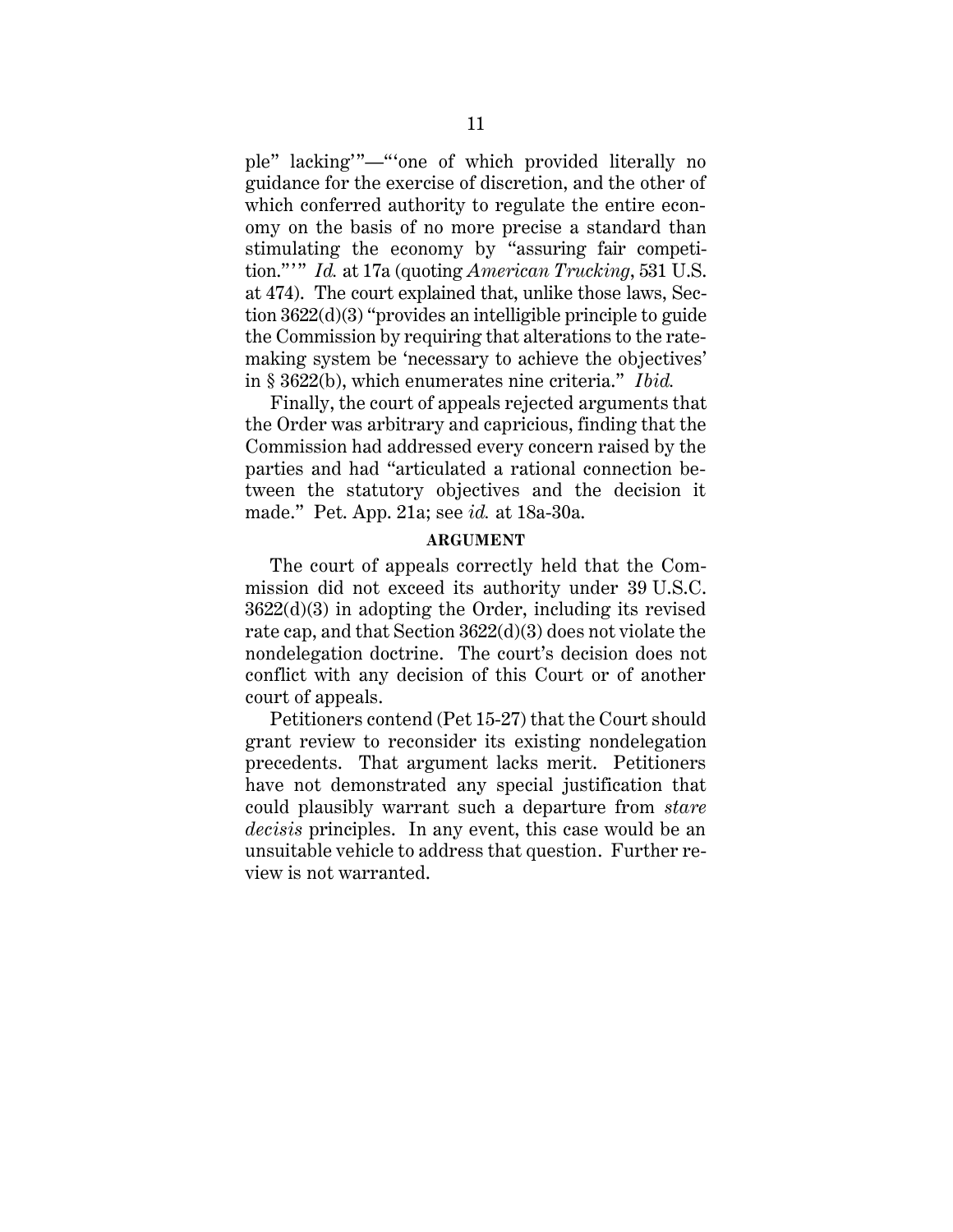1. The court of appeals correctly held that the Commission acted within its authority under Section 3622(d)(3) in adopting the Order. Pet. App. 10a-17a.

a. The 2006 Act directed the Commission to "establish," "by regulation," "a modern system for regulating rates and classes for market-dominant products." 39 U.S.C. 3622(a). Congress specified nine "objectives" that the system must "be designed to achieve," 39 U.S.C. 3622(b) (capitalization omitted); set forth a nonexhaustive list of "factors" that the Commission should consider in developing the system, 39 U.S.C. 3622(c) (capitalization omitted); and prescribed several parameters for the system, including the cap on rate increases tied to the CPI, 39 U.S.C.  $3622(d)(1)$  and (2). Congress directed the Commission to establish the system within 18 months, and it authorized the Commission to "revise" the system "from time to time thereafter by regulation," 39 U.S.C. 3622(a), consistent with the criteria and taking into account the factors—that the statute identifies, see, *e.g.*, 39 U.S.C. 3622(c) ("In establishing or revising such system, the [Commission] shall take into account" the enumerated factors.).

In Section 3622(d)(3), Congress additionally directed the Commission to review the system through a noticeand-comment process ten years after the statute's enactment, and "as appropriate thereafter, \* \* \* to determine if the system is achieving the objectives in [Section 3622](b), taking into account the factors in [Section 3622](c)." 39 U.S.C. 3622(d)(3). That provision states that, "[i]f the Commission determines \* \* \* that the system is not achieving" the statutory objectives, it may "make such modification or adopt such alternative system for regulating rates and classes for market-dominant products as necessary to achieve the objectives." *Ibid.*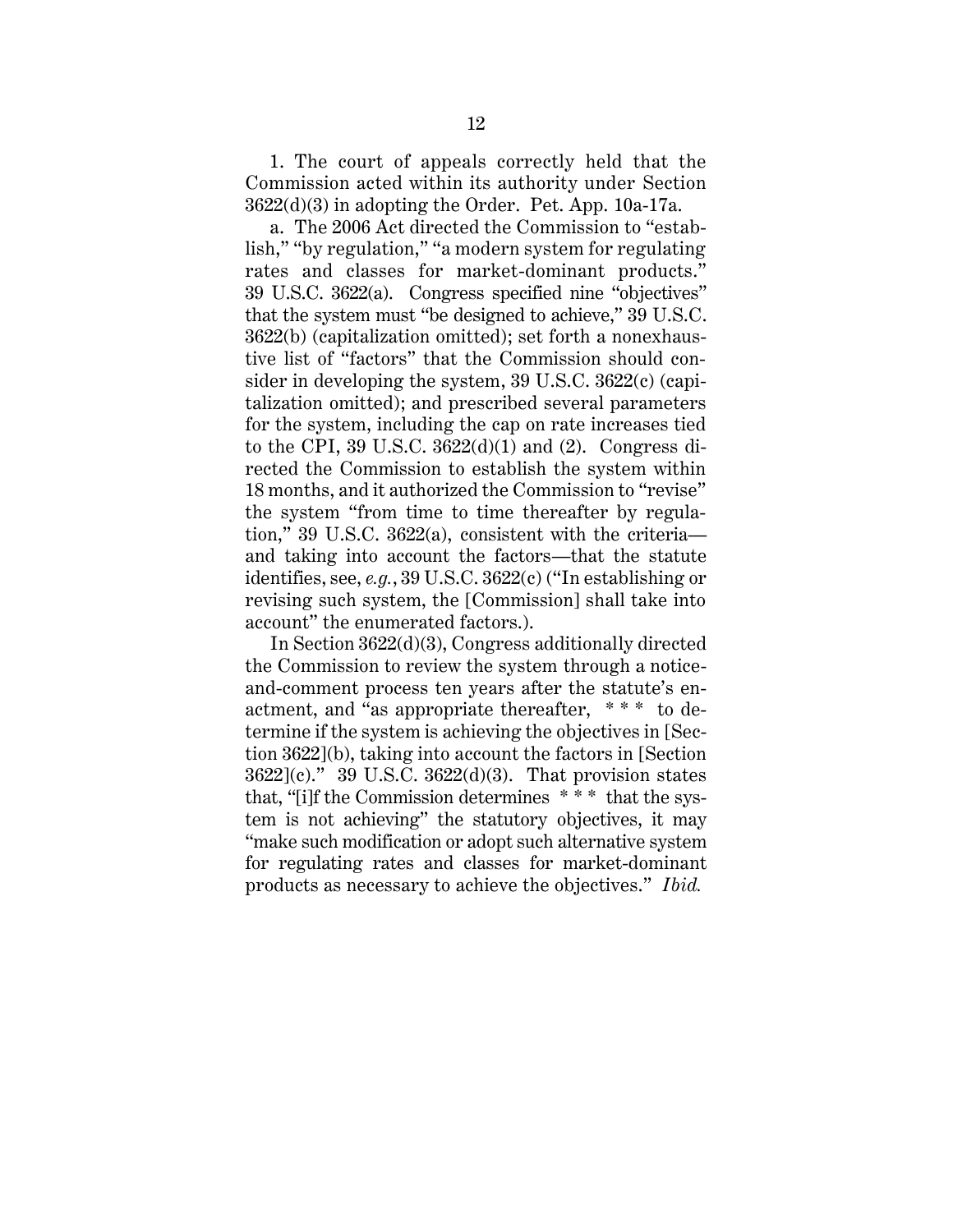The court of appeals correctly recognized that Section  $3622(d)(3)$ , "[b]y its plain terms, \*\*\* permits the Commission" to make "two types of change" if it determines following its review of the original system that the system is not meeting the statutory objectives. Pet. App. 12a. Under those circumstances, the Commission may "either make minor changes to the ratemaking system" (pursuant to its authority to "'make \* \* \* modification[s]'"), or "replace" the system with one that the Commission determines will meet the objectives (pursuant to its authority to "'adopt [an] alternative system'"). *Ibid*. (brackets in original). In the proceedings below, petitioners "d[id] not contest th[at] interpretation." *Id.* at 13a. They instead contended that, even when the Commission exercises its authority to replace the original system with an "alternative system," 39 U.S.C. 3622(d)(3), it cannot deviate from the requirements (including the inflation-based rate cap) that Section 3622(d)(1) specifies for the original system. Pet. App. 13a. The court correctly rejected that argument. *Id.* at 13a-16a.

The term "system," as used in preceding portions of Section 3622, "refers broadly to a scheme for 'regulating rates and classes for market-dominant products,' not to the subset of schemes that comply with the price cap." Pet. App. 13a. In Section 3622(d)(3)'s authorization to "adopt [an] alternative system,"  $39 \text{ U.S.C. } 3622\text{(d)}\text{(3)}$ , the term "'system' most logically means the same" thing "absent evidence that Congress had a contrary intent," which the court of appeals found lacking here. Pet. App. 13a. The authority conferred by Section 3622(d)(3) thus includes the power to adopt an alternative system that does not track the original parameters set forth in Section  $3622(d)(1)$  and  $(2)$ —"includ[ing] rules that do not comply with the price cap." *Ibid.*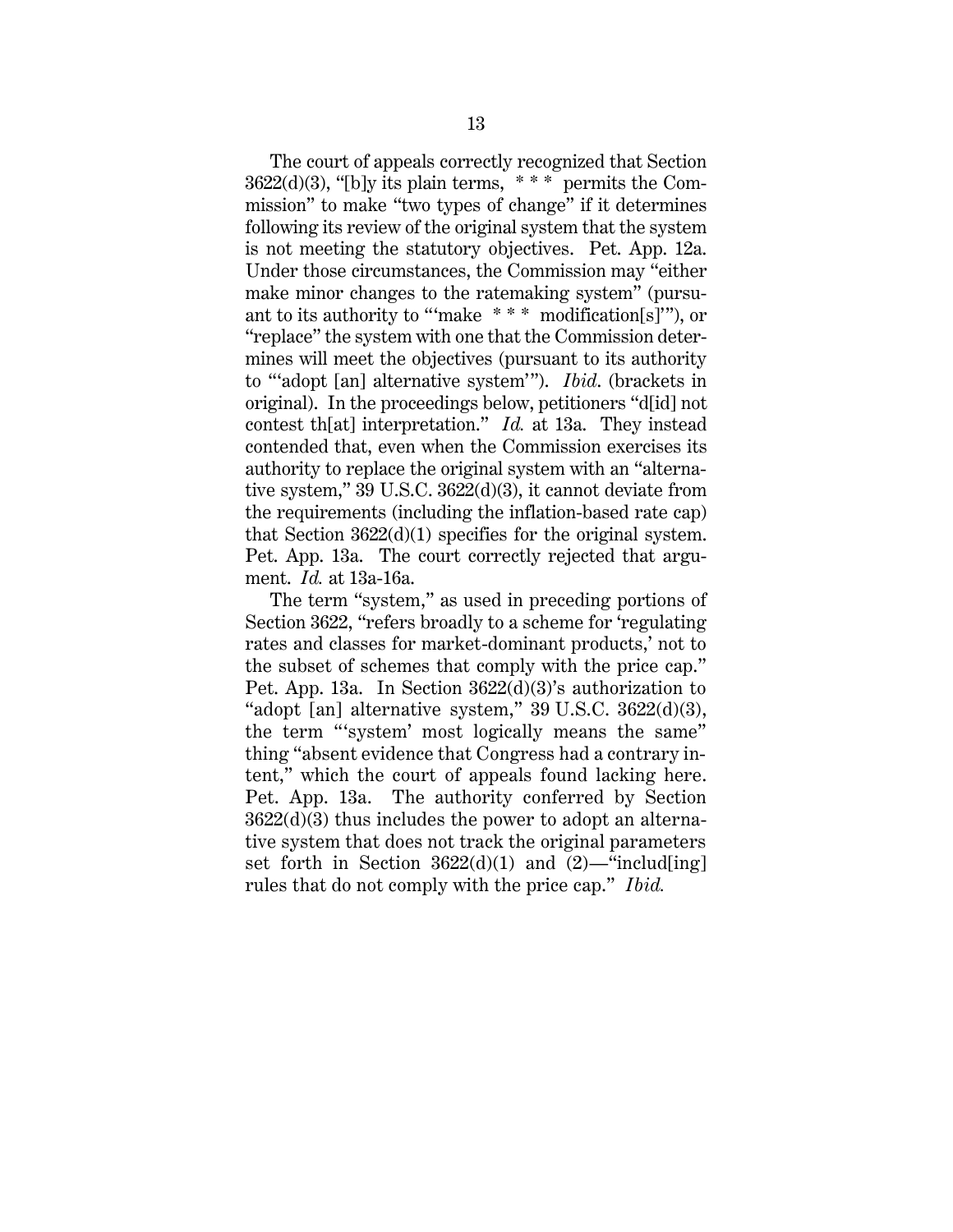The court of appeals also correctly explained that petitioners' contrary interpretation of Section 3622(d)(3) would "render § 3622(a) superfluous." Pet. App. 14a. That provision authorizes the Commission to "revise" the original system "from time to time," including before the first review conducted under Section 3622(d)(3). 39 U.S.C. 3622(a); see p. 12, *supra*. Under the approach that petitioner took below, "no meaningful difference" would exist between the Commission's authority to revise the system under Section 3622(a) and its authority to adopt an alternative system under Section 3622(d)(3). Pet. App. 14a. The statutory structure thus suggests that Section 3622(d)(3) confers "broader" authority than Section 3622(a) provides. *Id.* at 15a. The inference that Section 3622(d)(3) confers broader substantive authority is also consistent with the fact that the Commission must satisfy "more onerous procedural requirements"—including a determination, based on a notice-and-comment process, that the existing system is not achieving the statutory objectives—before adopting an alternative system. *Ibid.*

The court of appeals correctly rejected petitioners' remaining grounds for construing Section 3622(d)(3) not to authorize an "alternative system" that departs from Section 3622(d)'s requirements. Pet. App. 13a; see *id.* at 13a-17a. The court held that neither Section 3622(d)(3)'s reference to "the system 'established under' § 3622," nor Congress's inclusion of an exception to the rate cap in Section 3622(d)(1)(A), limits Section 3622(d)(3) to alternatives that preserve the original rate cap. *Id*. at 13a; see *id.* at 13a-14a. The court observed that the legislative history supports the Commission's reading of Section 3622(d)(3). *Id.* at 15a-16a. And it correctly rejected petitioners' contention that principles of "constitutional avoidance" compelled it to construe Section 3622(d)(3) narrowly to avoid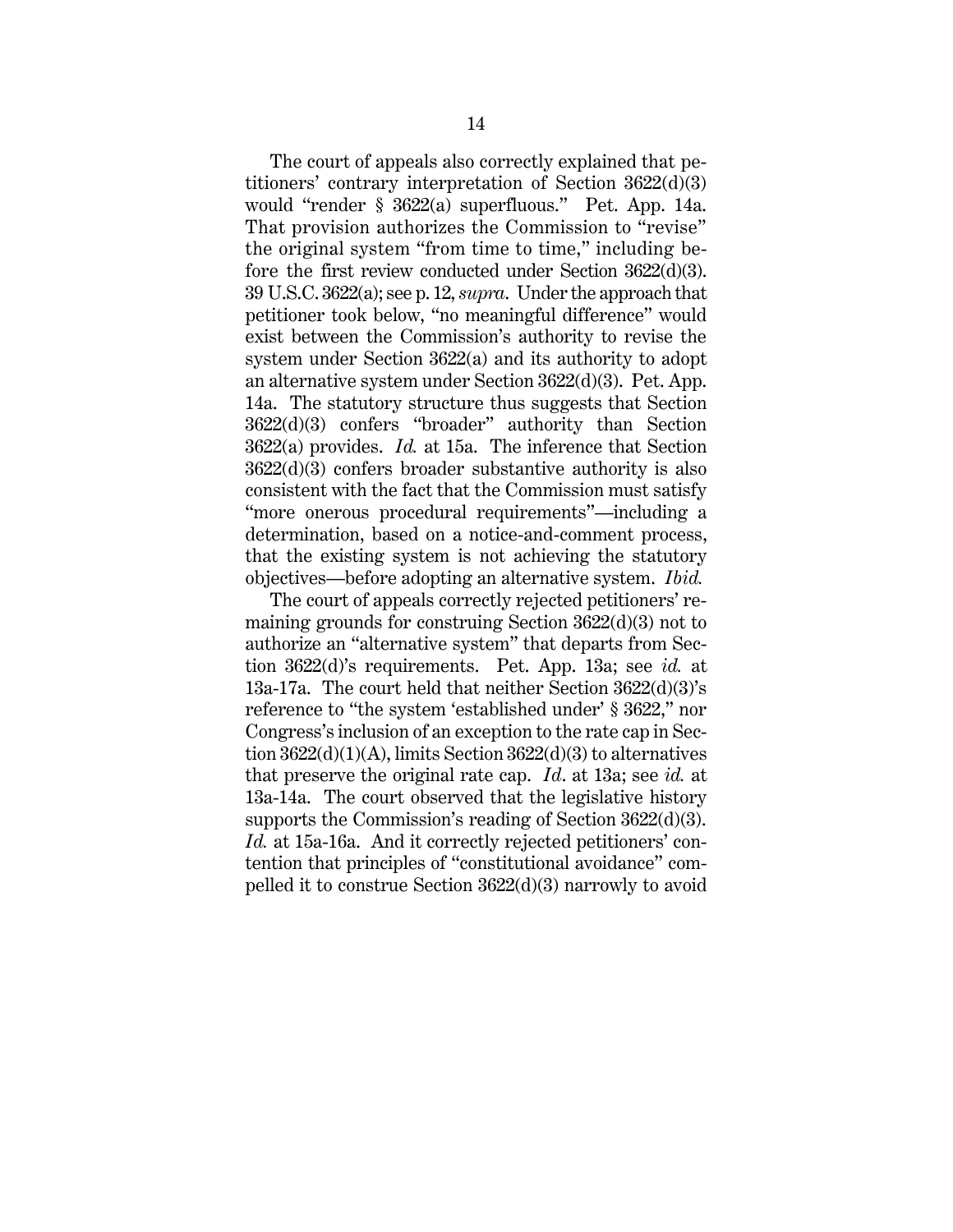violating the nondelegation doctrine. *Id.* at 16a. The court explained that Section 3622(d)(3) presents no nondelegation problem because it "provides an intelligible principle to guide the Commission by requiring that alterations to the ratemaking system be 'necessary to achieve the objectives' in § 3622(b), which enumerates nine criteria." *Id*. at 17a. And to the extent the court viewed its interpretation as embodying "the plain meaning of the statutory text," *id.* at 16a, constitutional-avoidance principles could not have justified rejecting that reading, see *Jennings* v. *Rodriguez*, 138 S. Ct. 830, 842 (2018).

b. In this Court, petitioners do not appear to dispute the court of appeals' interpretation of Section 3622(d)(3) or urge the Court to grant review on that issue. Instead, the petition for a writ of certiorari takes that interpretation as its premise in contending that Section 3622(d)(3), so construed, violates the nondelegation doctrine. Pet. i, 2, 28.

In its brief supporting petitioners, respondent APC contests (Br. 4) the court of appeals' interpretation of Section  $3622(d)(3)$  in light of that provision's text, context, and structure. APC asserts that the provision "unambiguously" precludes the revised rate cap contained in the Commission's Order. See APC Br. 3-9. But petitioners have not sought review of that issue, and it is not fairly included in the question presented in the petition, which concerns whether the Court should abrogate its existing nondelegation precedents. Pet. i. The interpretation of Section 3622(d)(3) is antecedent to the question presented, in the sense that a court can apply nondelegation principles only after it has identified the scope of authority that a particular statutory provision confers. See, *e.g.*, *Gundy* v. *United States*, 139 S. Ct. 2116, 2123 (2019) (plurality opinion) ("[A] nondelegation inquiry always begins (and often almost ends) with statutory in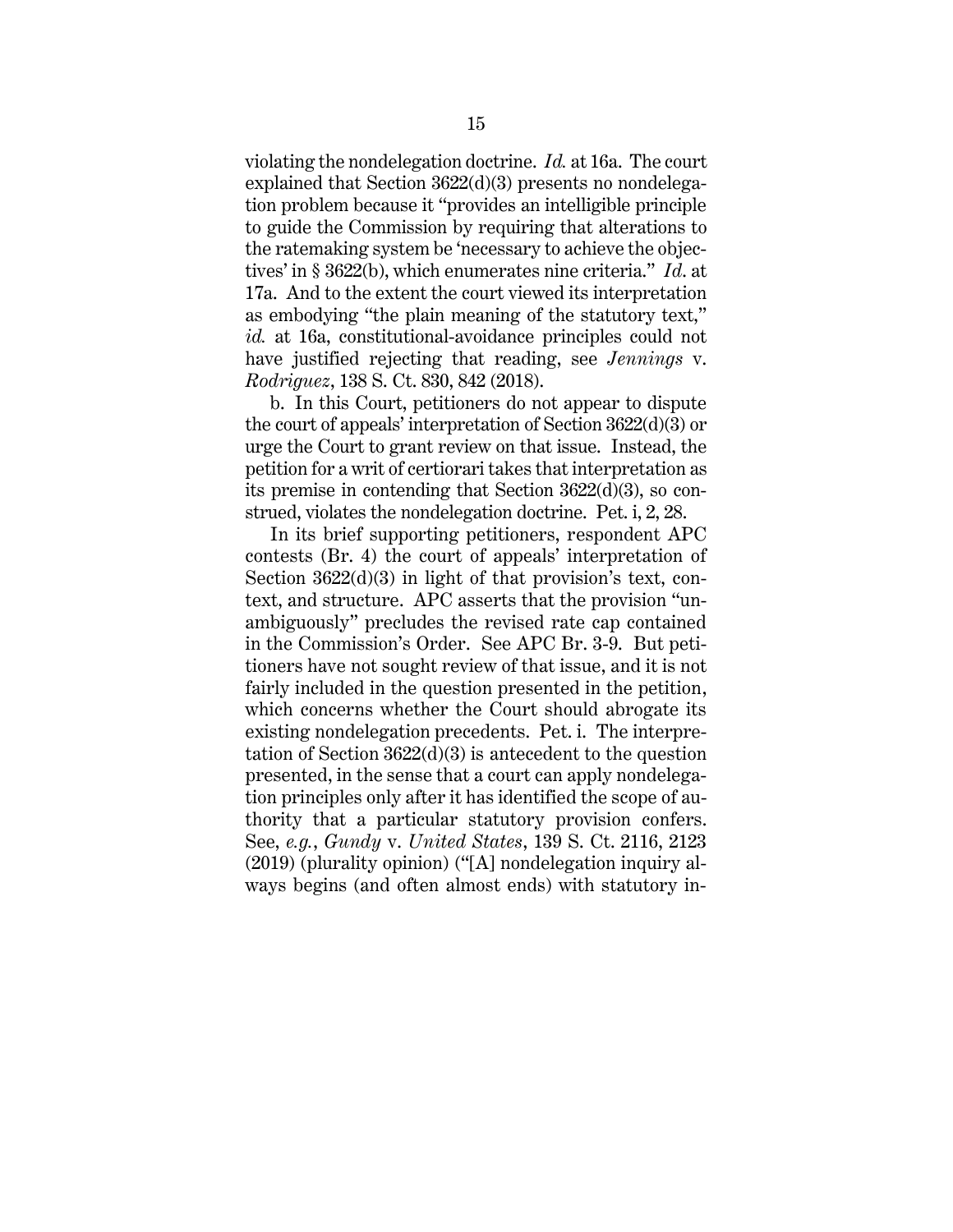terpretation."). But the petition focuses on the nondelegation principles that should apply in determining whether Section 3622(d)(3), "[a]s interpreted by the court below," violates that doctrine. Pet. 28 (emphasis omitted); see Pet. 27-32.

In any event, the question whether the court of appeals correctly interpreted Section 3622(d)(3) as authorizing the Order's revised rate cap would not independently warrant this Court's review. APC identifies no prior decision of this Court addressing that provision. APC's assertion (Br. 1) that the court of appeals "misapplied" *Chevron U.S.A. Inc.* v. *Natural Resources Defense Council, Inc.*, 467 U.S. 837 (1984), does not warrant plenary review. See Sup. Ct. R. 10. And although the 2006 Act vests the D.C. Circuit with exclusive jurisdiction to review the Commission's final orders, see 39 U.S.C. 3663, so that no circuit conflict on that interpretive issue could emerge, APC has not established that this issue of first impression is sufficiently important to warrant the Court's review.

2. Petitioners contend (Pet. 27-32) that Section 3622(d)(3), as construed by the court of appeals, violates the nondelegation doctrine. That argument lacks merit and does not warrant review.<sup>1</sup>

<sup>1</sup> In a footnote, petitioners contend (Pet. 3 n.2) that the Court should hold their petition pending its decision in *West Virginia* v. *EPA*, No. 20-1530 (argued Feb. 28, 2022). *West Virginia* involves a provision of the Clean Air Act, 42 U.S.C. 7401 *et seq.*, that addresses the measures that the Environmental Protection Agency may consider in developing emission guidelines, 42 U.S.C. 7411. Petitioners have not explained how the Court's forthcoming decision with respect to that markedly different statutory scheme might bear on the permissibility of Congress's conferral of authority on the Commission to modify or adopt an alternative to the existing ratemaking system for certain Postal Service products.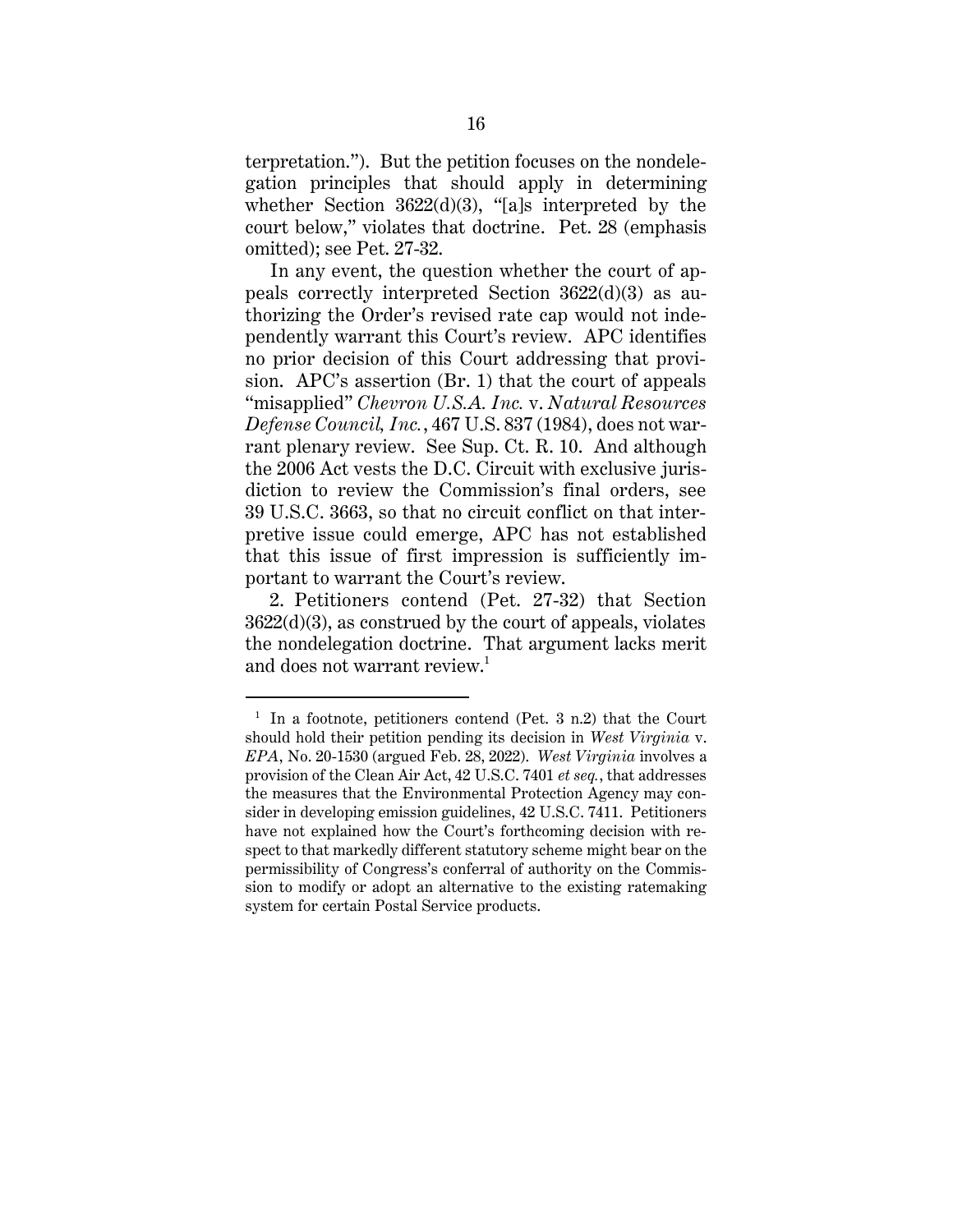a. The Constitution provides that "[a]ll legislative Powers herein granted shall be vested in a Congress of the United States." U.S. Const. Art. I, § 1. "This text permits no delegation of those powers." *Whitman* v. *American Trucking Ass'ns*, 531 U.S. 457, 472 (2001). The Court "ha[s] recognized, however, that the separation-ofpowers principle, and the nondelegation doctrine in particular, do not prevent Congress from obtaining the assistance of its coordinate Branches." *Mistretta* v. *United States*, 488 U.S. 361, 372 (1989). The Constitution does not "deny[] to the Congress the necessary resources of flexibility and practicality . . . to perform its function." *Yakus* v. *United States*, 321 U.S. 414, 425 (1944) (citation omitted).

The Court "ha[s] 'almost never felt qualified to second-guess Congress regarding the permissible degree of policy judgment that can be left to those executing or applying the law." American Trucking, 531 U.S. at 474-475 (quoting *Mistretta*, 488 U.S. at 416 (Scalia, J., dissenting)). And it has recognized that "Congress is not confined to that method of executing its policy which involves the least possible delegation of discretion to administrative officers." *Yakus*, 321 U.S. at 425-426. Instead, the "extent and character of [the] assistance" that Congress may seek from another Branch in a particular context "must be fixed according to common sense and the inherent necessities of the governmental co-ordination" at issue, *J. W. Hampton, Jr., & Co.* v. *United States*, 276 U.S. 394, 406 (1928)—matters that Congress is typically best positioned to assess. See *Mistretta*, 488 U.S. at 372; see also *id.* at 416 (Scalia, J., dissenting).

The Court has held that Congress may confer discretion on the Executive to implement and enforce the laws so long as Congress supplies an "intelligible principle"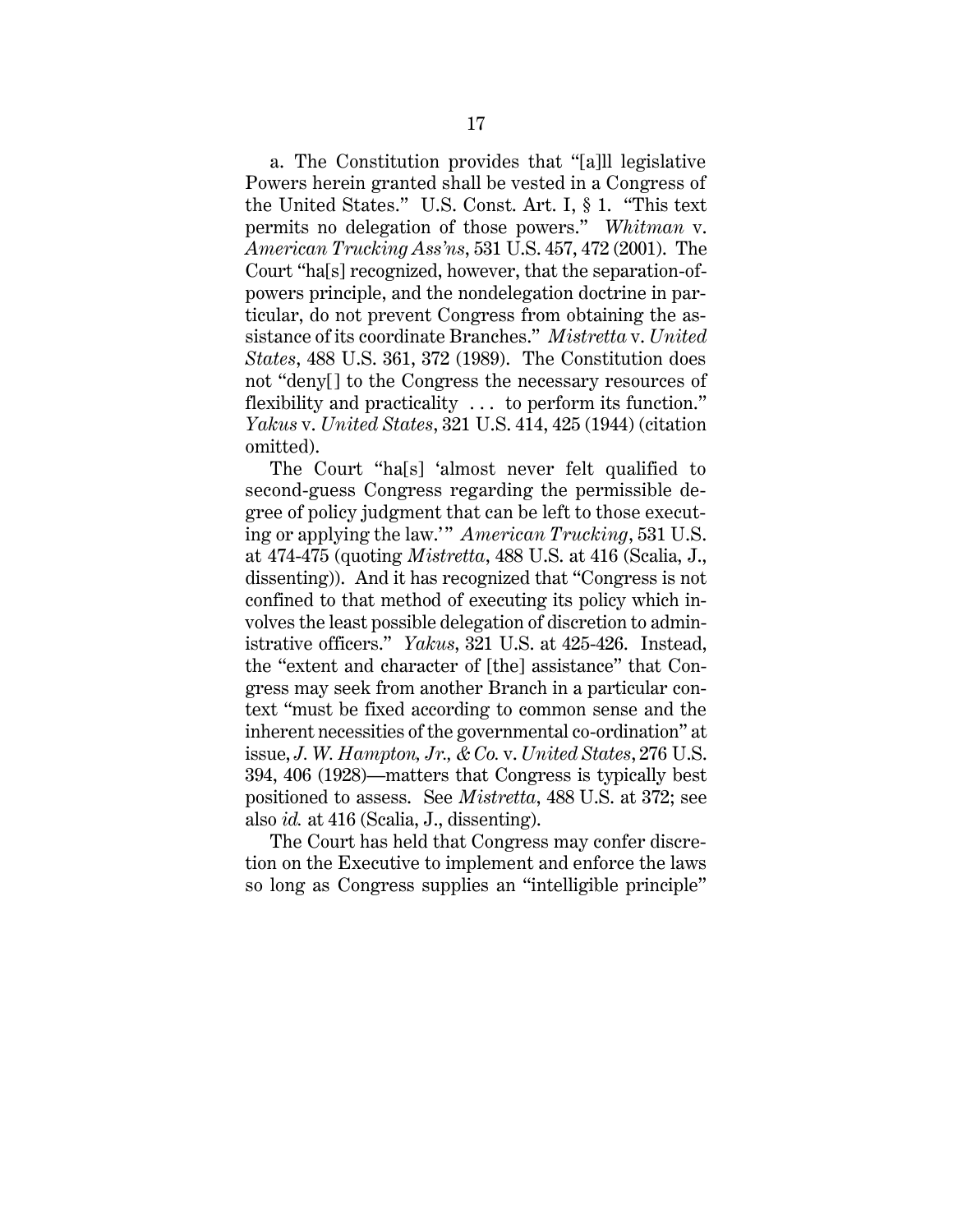defining the limits of that discretion. *Mistretta*, 488 U.S. at 372 (quoting *J. W. Hampton*, 276 U.S. at 409). The Court has further clarified that the vesting of authority in an Executive Branch official is "constitutionally sufficient" under that intelligible-principle standard "if Congress clearly delineates [1] the general policy, [2] the public agency which is to apply it, and [3] the boundaries of th[e] delegated authority." *Id.* at 372-373 (quoting *American Power & Light Co.* v. *SEC*, 329 U.S. 90, 105 (1946)). In determining whether a statute supplies an intelligible principle, a court should consider the "  'words of a statute  $***$  in their context and with a view to their place in the overall statutory scheme,'" and it may "look[] to 'history and purpose' to divine the meaning of language." *Gundy*, 139 S. Ct. at 2126 (plurality opinion) (brackets and citations omitted).

Consistent with those principles, the Court has rejected nearly every nondelegation challenge it has confronted. "From the beginning of the Government," Congress has enacted, and the Court has upheld, statutes "conferring upon executive officers power to make rules and regulations \* \* \* for administering the laws which did govern." *United States* v. *Grimaud*, 220 U.S. 506, 517 (1911). For example, early Congresses enacted a series of statutes that conferred on the President the power to impose or lift trade sanctions and tariffs. *Marshall Field & Co.* v. *Clark*, 143 U.S. 649, 683-689 (1892). The Court rejected a nondelegation challenge to one such statute in 1813, see *The Cargo of the Brig Aurora* v. *United States*, 11 U.S. (7 Cranch) 382, 388 (1813), and again in 1892, see *Marshall Field*, 143 U.S. at 681-694. And in the nine decades since the Court articulated the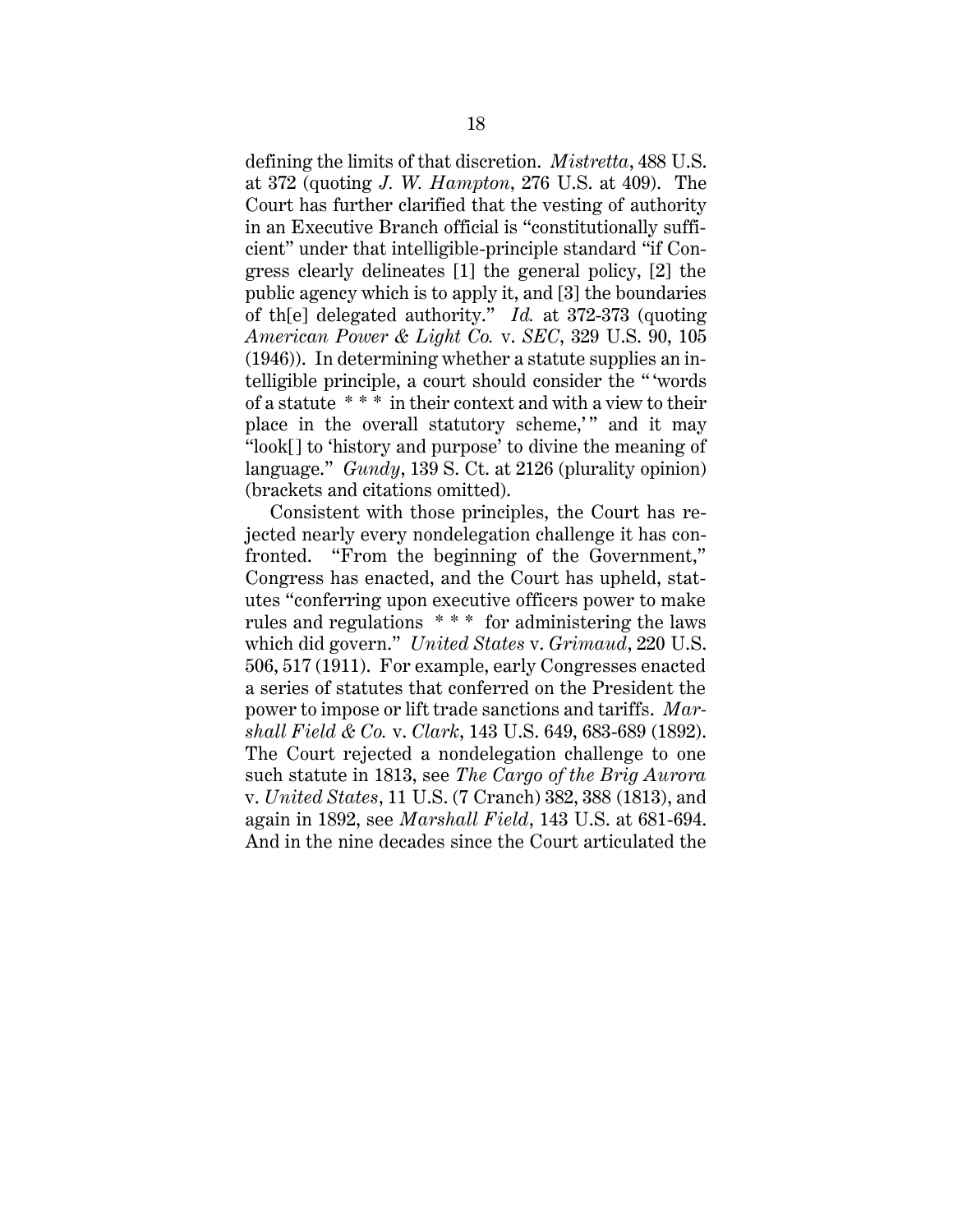"intelligible principle" standard, it has similarly upheld numerous statutes against nondelegation challenges.<sup>2</sup>

In the Nation's history, the Court has struck down only two statutes on nondelegation grounds. *American Trucking*, 531 U.S. at 474 (discussing *Panama Ref. Co.*  v. *Ryan*, 293 U.S. 388 (1935), and *A. L. A. Schechter Poultry Corp.* v. *United States*, 295 U.S. 495 (1935)). In 1935, the Court concluded that two provisions of the National Industrial Recovery Act, ch. 90, 48 Stat. 195 enacted in response to the Great Depression—contained "excessive delegations" because Congress had "failed to articulate *any* policy or standard that would serve to confine the discretion of the authorities to whom Congress had delegated power." *Mistretta*, 488 U.S. at 373 & n.7 (emphasis added). The Court held those provisions

<sup>2</sup> See, *e.g.*, *Gundy*, 139 S. Ct. at 2128-2130 (plurality opinion) (authority to specify how sex-offender registration statute applies to individuals who committed sex offenses before the statute was enacted); *id.* at 2130-2131 (Alito, J., concurring in the judgment); *American Trucking,* 531 U.S. at 472-476 (authority to set nationwide airquality standards limiting pollution); *Loving* v. *United States*, 517 U.S. 748, 771-774 (1996) (authority to set aggravating factors for death penalty in courts martial); *Touby* v. *United States*, 500 U.S. 160, 165-167 (1991) (authority to temporarily designate controlled substances); *Mistretta*, 488 U.S. at 374-377 (Sentencing Guidelines); *Lichter* v. *United States*, 334 U.S. 742, 785-786 (1948) (authority to set standards for recovery of excessive profits from military contractors); *Fahey* v. *Mallonee*, 332 U.S. 245, 247, 249-250 (1947) (authority to set rules for reorganization, etc., of savings-and-loan associations); *American Power & Light*, 329 U.S. at 105 (authority to set standards for prevention of unfair or inequitable distribution of voting power among security holders); *Yakus*, 321 U.S. at 425-427 (authority to set commodity prices); *Federal Power Comm'n* v. *Hope Natural Gas Co.*, 320 U.S. 591, 600-601 (1944) (authority to set natural-gas wholesale prices); *National Broad. Co.* v. *United States*, 319 U.S. 190, 225-227 (1943) (authority to set standards for broadcast licensing); *J. W. Hampton*, 276 U.S. at 407-411 (authority to set tariffs).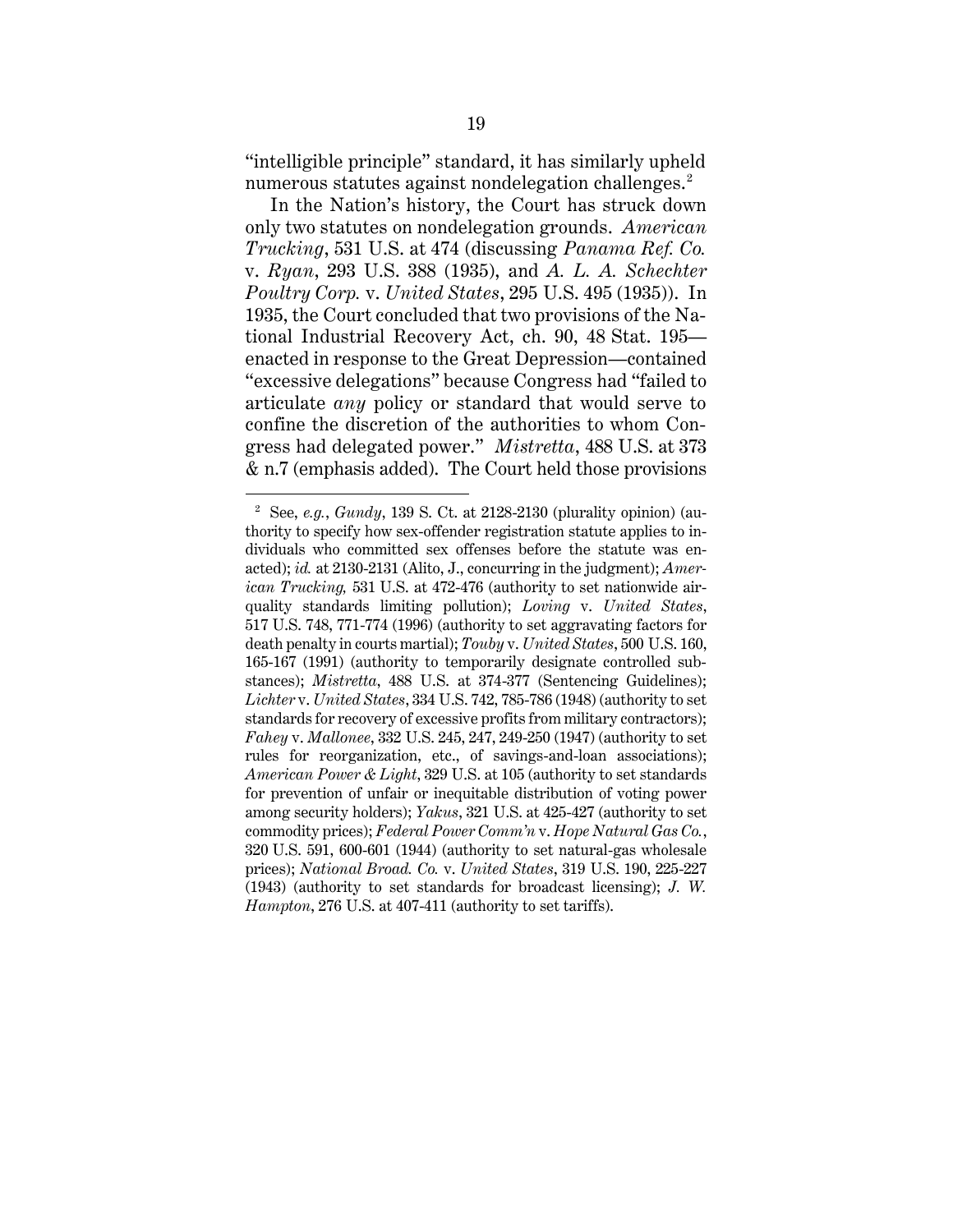invalid because "one \* \* \* provided literally no guidance for the exercise of discretion, and the other \* \* \* conferred authority to regulate the entire economy on the basis of no more precise a standard than stimulating the economy by assuring 'fair competition.'" *American Trucking*, 531 U.S. at 474. Since 1935, the Court has "upheld, again without deviation, Congress' ability to delegate power under broad standards." *Mistretta*, 488 U.S. at 373.

b. The court of appeals correctly held that Section 3622(d)(3) comports with those principles. Pet. App. 16a-17a.

As discussed above, see pp. 17-18, *supra*, a statutory delegation of authority is "constitutionally sufficient if Congress clearly delineates" (1) "the general policy" to be pursued, (2) "the public agency which is to apply it," and (3) "the boundaries of th[e] delegated authority." *American Power & Light*, 329 U.S. at 105. Although petitioners do not frame their challenge in those terms, they do not appear to dispute that Section  $3622(d)(3)$ satisfies the second and third requirements. The provision grants authority to "the Commission," 39 U.S.C. 3622(d)(3), and the authority it confers consists of modifying or replacing the existing "system for regulating rates and classes for market-dominant products" of the Postal Service. 39 U.S.C. 3622(a). Section 3622(d)(3) does not authorize regulation of any private conduct; it empowers the Commission to alter the framework for regulating the rates at which certain products will be offered for sale to the public by the Postal Service, "an independent establishment of the executive branch of the Government of the United States," 39 U.S.C. 201.

In substance, petitioners appear (Pet. 29-32) to contend that Section 3622(d)(3) supplies inadequate guid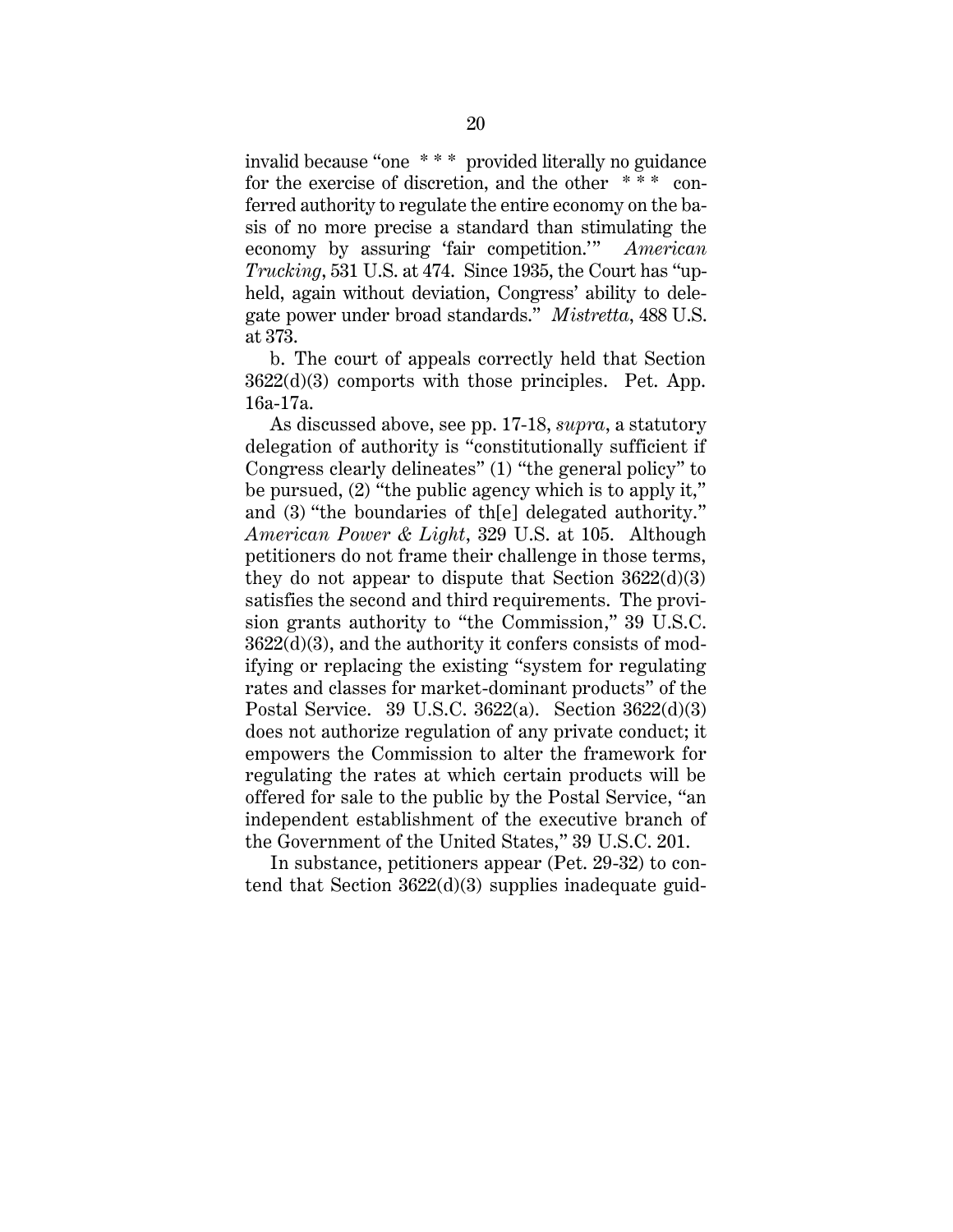ance to the Commission—*i.e.*, that it does not identify "the general policy" to be pursued, *American Power & Light*, 329 U.S. at 105. But the statutory text amply specifies Congress's policy. Section 3622(d)(3) permits the Commission to "modif[y]" or "adopt [an] alternative" to the existing ratemaking system for marketdominant products only if it first "determines \* \* \* that the system is not achieving the objectives in [Section 3622](b), taking into account the factors in [Section 3622](c)." 39 U.S.C. 3622(d)(3). If the Commission makes such a determination after notice and comment, it may only make modifications or adopt an alternative system that it finds to be "necessary to achieve the objectives" set forth in Section 3622(b). *Ibid.*

Those nine statutory objectives provide ample guidance to inform the Commission's exercise of its authority. They include (1) "maximiz[ing] incentives to reduce costs and increase efficiency"; (2) "creat[ing] predictability and stability in rates"; (3) "maintain[ing] high quality service standards"; (4) "allow[ing] the Postal Service pricing flexibility"; (5) "assur[ing] adequate revenues, including retained earnings, to maintain financial stability"; (6) "reduc[ing] the administrative burden and increas[ing] the transparency of the ratemaking process"; (7) "enhanc[ing] mail security and deter[ring] terrorism"; (8) "maintain[ing] a just and reasonable schedule for rates"; and (9) "allocat[ing] the total institutional costs of the Postal Service appropriately between market-dominant and competitive products." 39 U.S.C. 3622(b). Congress further instructed the Commission to "appl[y]" each objective "in conjunction with the others." *Ibid.*; see pp. 2-3, *supra*.

Section 3622 is much more specific than other delegations the Court has upheld, such as authority to li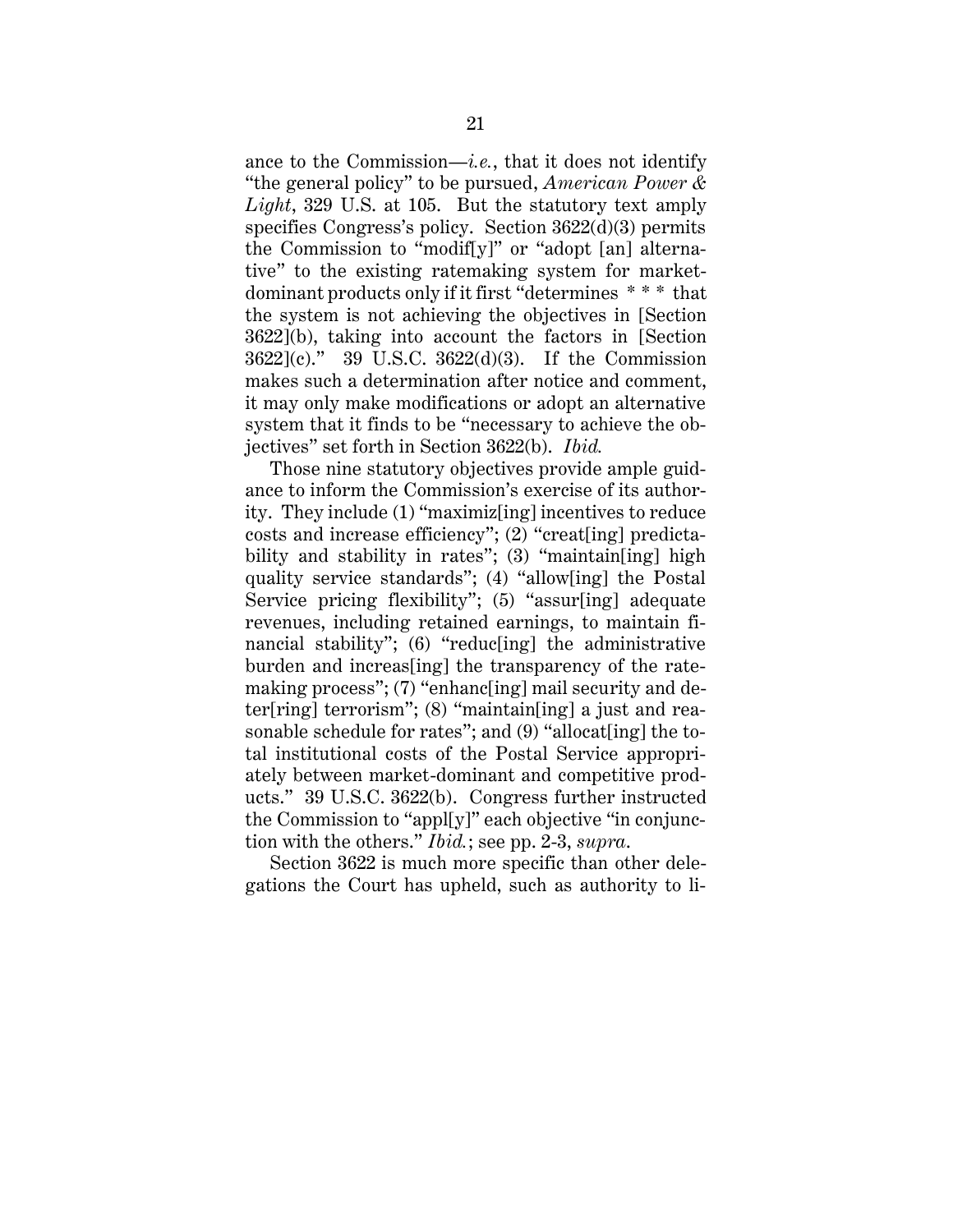cense radio broadcasters as the "public interest, convenience, or necessity" requires, *National Broad. Co.* v. *United States*, 319 U.S. 190, 225 (1943); to set "just and reasonable" rates for natural gas, *Federal Power Comm'n* v. *Hope Natural Gas Co.*, 320 U.S. 591, 600 (1944); and to establish commodity prices that would be "fair and equitable," *Yakus*, 321 U.S. at 427; see *Avent*  v. *United States*, 266 U.S. 127, 130 (1924) (Holmes, J.) (determining that a statute authorizing emergency rules for railroad-equipment shortages that are "reasonable and in the interest of the public and of commerce fixe[d] the only standard that is practicable or needed").

The adequacy of the direction that Congress supplied is particularly clear in light of the limited scope of the authority Section 3622(d)(3) confers. "[T]he degree of agency discretion that is acceptable varies according to the scope of the power" delegated. *American Trucking*, 531 U.S. at 475. Indeed, when the authority conferred is narrow enough, Congress "need not provide any direction." *Ibid.*

As explained above, Section 3622(d)(3) does not authorize the Commission to regulate any private party, but only to superintend the government's *own* operations by regulating rates charged by an Executive Branch instrumentality. See p. 20, *supra*. And even within that sphere, Section 3622(d)(3) applies only to a specified category of Postal Service products. That limited conferral of authority does not necessitate granular instructions.

c. Petitioners' contrary arguments lack merit.

Petitioners contend (Pet. 30-31) that the statute does not specify the precise degree to which the Commission should prioritize a particular objective or deem it to be achieved by the system. *E.g.*, Pet. 30 ("[H]ow do we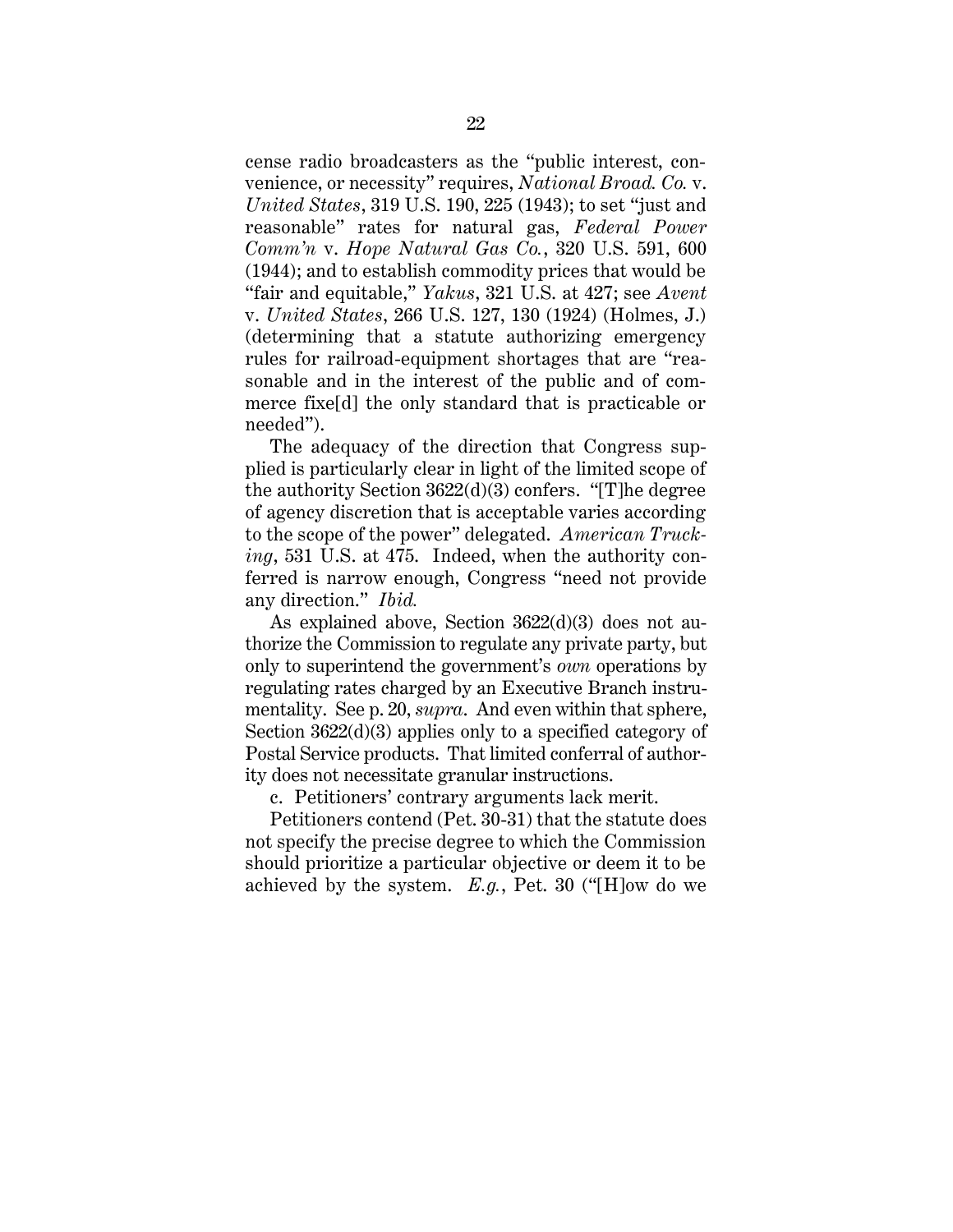know when and if incentives have been maximized enough? At what point do rates become inflexible, unpredictable, or unstable? When are service standards too low?"). But the Constitution does not require Congress to quantify the statutory objectives in such minute detail.

The particular types of judgments that Congress entrusted to the Commission are especially well suited for an expert agency. Analyzing and balancing the objectives that Congress specified in Section 3622 requires data-driven economic analysis of the type that has "long [been] associated with the executive function." *Gundy*, 139 S. Ct. at 2140 (Gorsuch, J., dissenting) (citation omitted). Determining the level of prices that will best serve and harmonize the economic and other objectives enumerated in Section 3622(b) is an inquiry appropriate for delegation to the Commission. *Id.* at 2140 n.65; see *Skinner* v. *Mid-America Pipeline Co*., 490 U.S. 212, 214, 219-220 (1989). Congress long ago recognized that "the increasing economic, accounting, and engineering complexity of ratemaking issues" made postal ratemaking ill-suited for Congress and its staff. *National Ass'n of Greeting Card Publishers* v. *United States Postal Serv.*, 462 U.S. 810, 822 (1983). Congress permissibly assigned those duties to an "expert[]" agency "composed of 'professional economists, trained rate analysts, and the like.'" *Id.* at 822-823 (citation omitted).

Petitioners also contend (Pet. 31) that Section 3622(d)(3) provides inadequate direction because "many of the[] objectives" set forth in Section 3622(b) "point in competing directions." But a conferral of authority on the Executive is not defective merely because it requires an agency to exercise judgment and to balance competing considerations. See *Yakus*, 321 U.S. at 425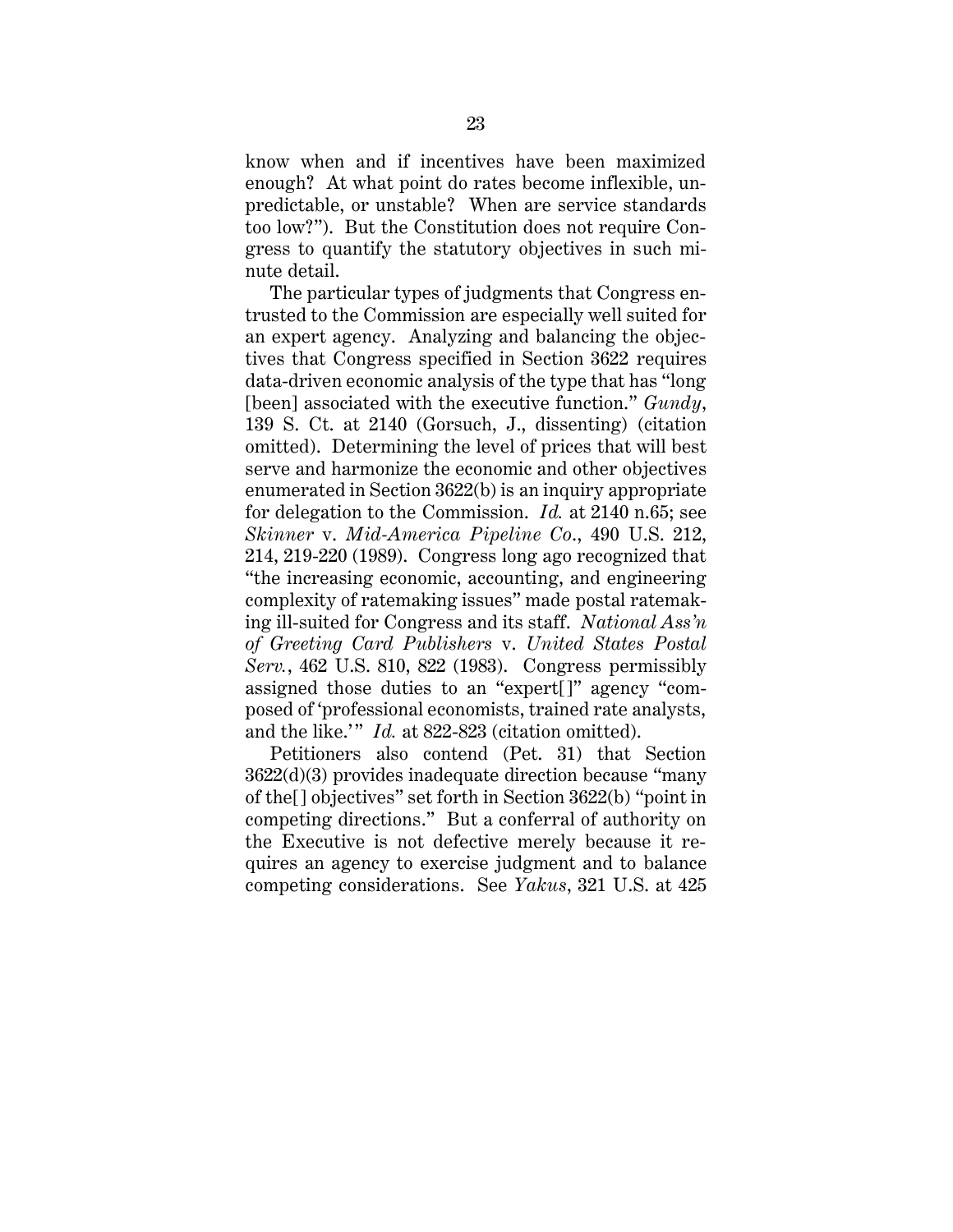("It is no objection that the determination of facts and the inferences to be drawn from them in the light of the statutory standards and declaration of policy call for the exercise of judgment.").

Congress's instruction that "each" enumerated objective "shall be applied in conjunction with the others," 39 U.S.C. 3622(b), provides significant guidance to the agency. That directive makes clear that the Commission should not pursue any one objective or subset of them to the exclusion of the others, but instead should bear all of them in mind in designing an appropriate system. Based on public comment and an extensive, data-driven analysis, the Commission undertook that task in fashioning the Order at issue here. See C.A. App. 2590-2671.

3. Petitioners do not contend that the D.C. Circuit's nondelegation holding conflicts with any decision of this Court or another court of appeals. Instead, petitioners principally contend (Pet. 15-27) that the Court should grant review to consider overruling its existing nondelegation precedents. That argument lacks merit.

a. As the "proponent[s] of overruling precedent," petitioners bear "the heavy burden of persuading the Court that changes in society or in the law dictate that the values served by *stare decisis* yield in favor of a greater objective." *Vasquez* v. *Hillery*, 474 U.S. 254, 266 (1986). "Although not an inexorable command, *stare decisis* is a foundation stone of the rule of law, necessary to ensure that legal rules develop in a principled and intelligible fashion." *Michigan* v. *Bay Mills Indian Cmty.*, 572 U.S. 782, 798 (2014) (citations and internal quotation marks omitted); see *Kimble* v. *Marvel Entm't, LLC*, 576 U.S. 446, 455 (2015). Adherence to precedent "promotes the evenhanded, predictable, and consistent development of legal principles, fosters reli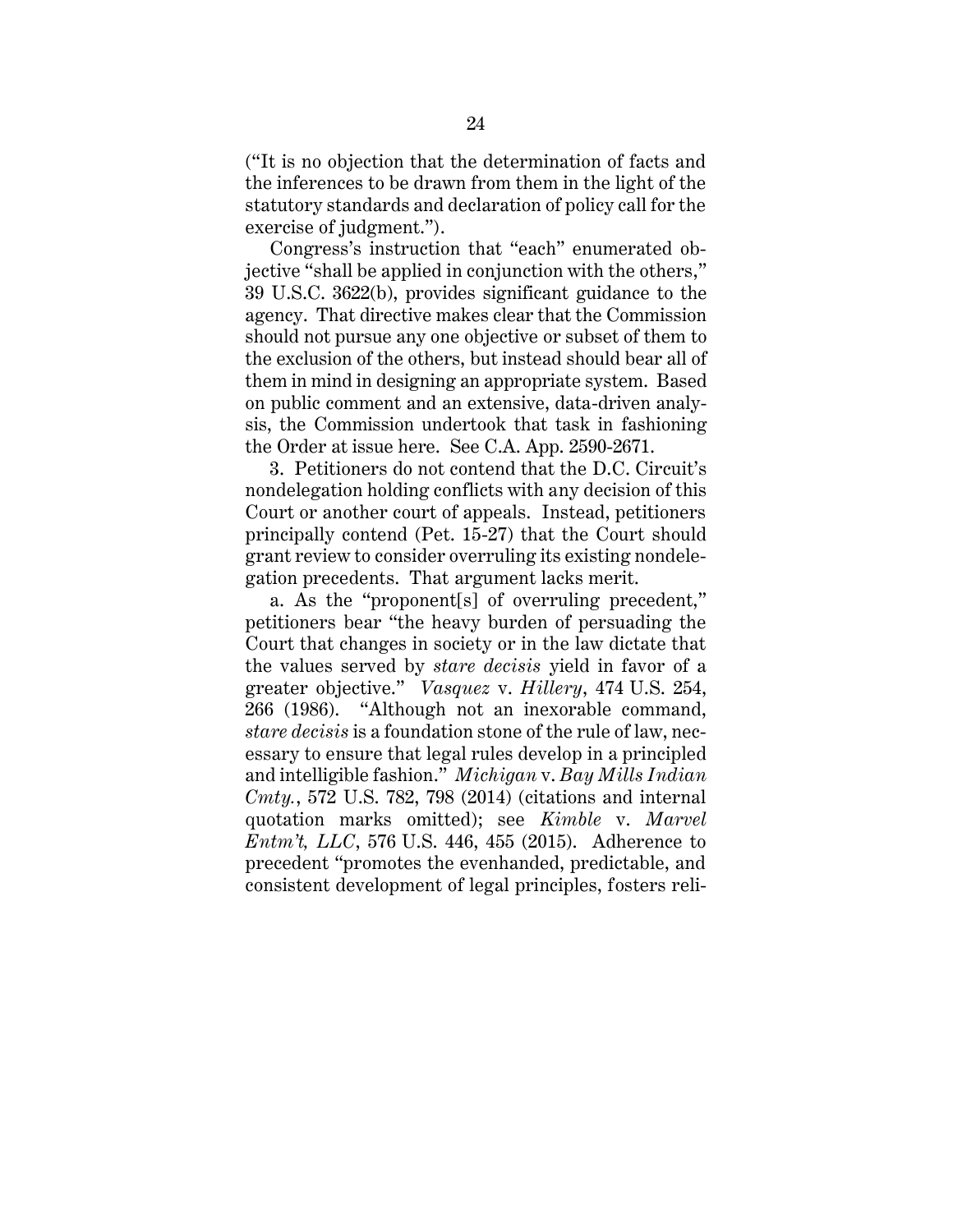ance on judicial decisions, and contributes to the actual and perceived integrity of the judicial process." *Payne*  v. *Tennessee*, 501 U.S. 808, 827 (1991). "[T]his Court has always held that any departure from the doctrine demands special justification." *Bay Mills*, 572 U.S. at 798 (citation and internal quotation marks omitted).

Petitioners' burden is especially heavy because they seek to overturn not a single decision but "a long line of precedents." *Bay Mills*, 572 U.S. at 798. The Court's nondelegation standards have been settled by decisions tracing back decades, see, *e.g.*, *American Power & Light*, 329 U.S. at 105; *J. W. Hampton*, 276 U.S. at 409, and the underlying principle traces back to the early days of the Republic, see, *e.g.*, *Marshall Field*, 143 U.S. at 681-694; *The Cargo of the Brig Aurora*, 11 U.S. (7 Cranch) at 387-388. Granting review to reconsider that longstanding body of precedent "would ill serve the goals of 'stability' and 'predictability'" that stare decisis "aims to ensure." *CSX Transp., Inc.* v. *McBride*, 564 U.S. 685, 699 (2011) (quoting *Hilton* v. *South Carolina Pub. Rys. Comm'n*, 502 U.S. 197, 202 (1991)). That concern is particularly acute here, as congressional conferrals of authority on agencies "pervade[] the whole corpus of administrative law," and petitioners' proposed abrogation of existing precedent could "cast doubt on many settled" delegations and agency actions taken pursuant to them. *Kisor* v. *Wilkie*, 139 S. Ct. 2400, 2422 (2019).

Apart from their "belief" that this Court's nondelegation precedents were "'wrongly decided,'" *Kimble*, 576 U.S. at 456 (citation omitted); see Pet. 15-27, petitioners offer no persuasive "special justification" for overruling those decisions, let alone the type of "particularly special justification" that would be required to overturn such a deeply ingrained principle, *Kisor*,